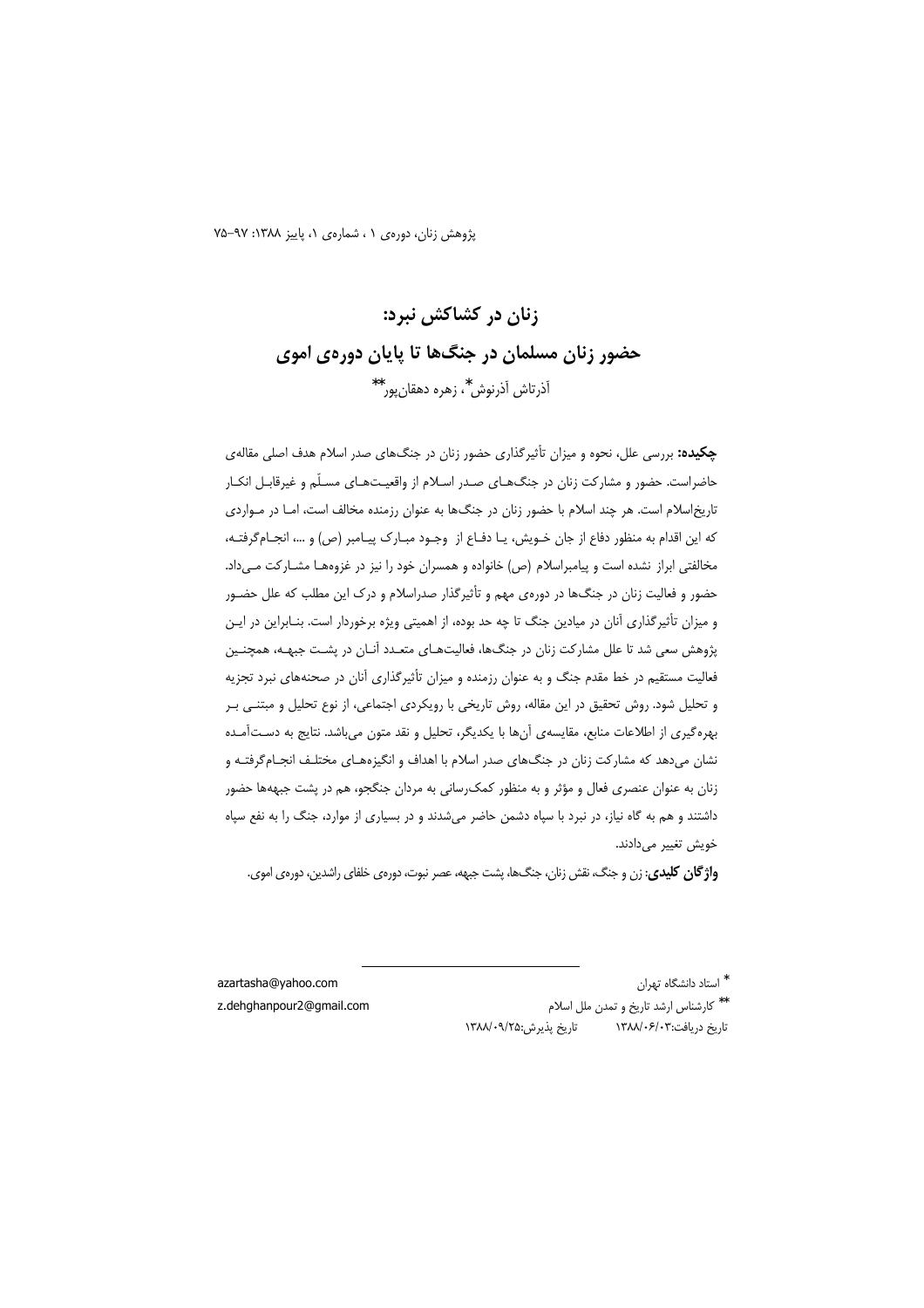#### مقدمه

شرکت در جهاد از وظایفی است که خداوند با توجه به شرایط روحـی و جســمی زنــان، بــر آنــان واجــب ندانستهاست (و لايكلف الله نفسا الا وسعها... بقره(٢)<٢٨) و مادامي كه مردان با قدرت روحي و جسمي، آمادگی حضور در جهاد دارند، این امر از عهدهی زنان ساقط است. در این نوشتار به بررسی نقش و حضور زنان در جنگ@ا، در سه دورهی عصر نبوت، خلفای راشدین و در نهایت، دورهی امویان خواهیم پرداخت. همانطور که در ادامه خواهیم دید، زنان در صدراسلام نیز معمولاً به منظـور انجــام فعالیــتهــایی

چون سقایی، طباخی، پرستاری و به طور کلی انجام کارهای خدماتی در پشت جبهه حضور ً می یافتنـد، حال آن که، حضور زنان در مواقع ضرورت و به منظور حفظ جان خویش، یا حفـظ جـان پیـامبر و....، بـه عنوان جنگجو و رزمنده نیز مشهود است.

زنان مسلمان در صدراسلام و عصر نبوت، نه تنها در هجرت (آل عمران(۳) ۱۹۵) مسلمانان بـه حبشـه و مدينه حضور فعال داشتند، بلكه به گاه بيعت مردان با پيامبر، آنان نيز بيعت كردند (ممتحنه(۶۰)۲(۶۰).

اینک ما آرزومندیم که بتوانیم این نکته را آشکار سازیم که بسیاری از زنان نه تنها وظایف مادری و همسری خود را به خوبی انجام میدادند، بلکه در فعالیتهای سیاسی و نظامی هم شرکت مؤثر داشـته و در عین حال به عنوان زنانی عالم و محدث نیز مطرح شدهاند. چهبسا، آنان بسـیاری از همـین احادیـث و روایات را نیز در جریان فعالیتهای سیاسی و اجتمـاعی خـویش و از جملـه حضـور در جهـاد دریافـت و منتقل کردهاند. منابع مختلف اسلامی اعم از تاریخی، رجال، انساب، سیّر و ….، مملو از نام چنـین بــانوانی است (ذهبي، ١٤١٣: ٥٠٢/٢ به بعد؛ ابن حجر عسقلاني، ١۴٠۴: ١٢/١٢ به بعـد؛ سـبوطي،١٤١٠: ١٢٧-١٢٧ بعد؛ تسترى، ١۴١٩: ١٨١/١٢ به بعد (باب نساء)؛ سيد بروجردى، ١٣٩٩: صـفحات متعـدد؛ محقـق حلـى، ۱۳۶۴: صفحات متعدد ).

پیشه ی سقائی در صدراسلام به عنوان فعالیتی مهم در داخل خانواده و میادین جنگ و نبرد مرسوم بـود. آب رسانی به رزمندگان، طباخی و مداوی زخمیان توسط بانوان در جنگ های این دوره از واقعیت های مسـلْم تاریخ اسلام است. چنانچه پارهای از زنان مانند امزیاد اشجعیه، علت حضور خود را در میدان نبرد به همراه ۶ زن ديگر اين چنين بيان مي كند: «خرجنا و معنا دواء نداوي به الجرحي و نتناول السهام و نسقى»` (مقريزي،

<sup>`.</sup> در حالی که با خود دارو برای مداوای مجروحان به همراه داشتیم، و به منظور جمعآوری تیرها وآب,سانی به رزمندگان خارج شدیم.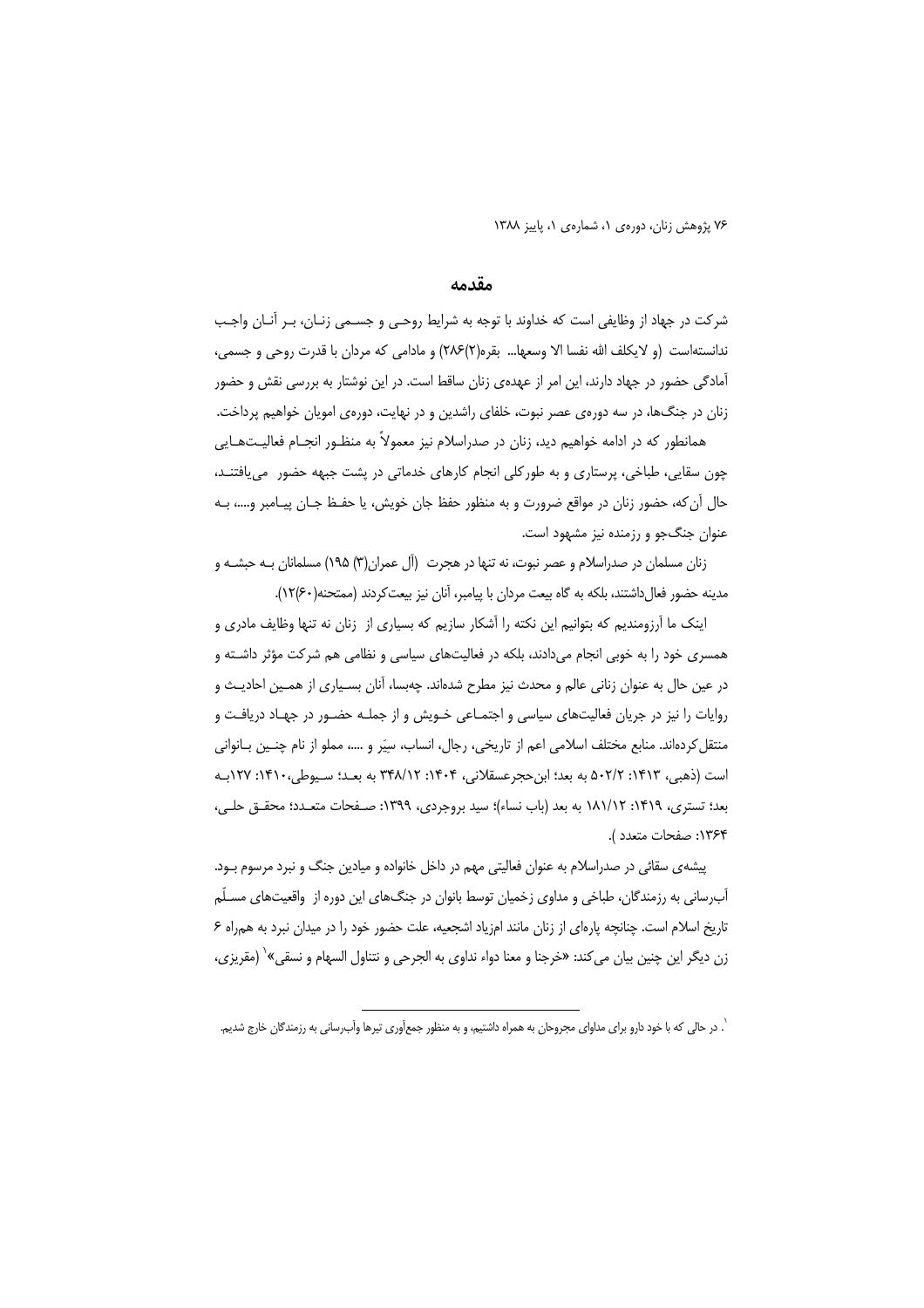۱۴۲۰: ۳۹۶/۸). ربیع بنت معوذ نیز می گوید: «ما با رسول خدا به جنگهـا مـی رفتـیم، سـربازان را آب داده، خدمت مي كرديم و شهدا و مجروحان را به مدينه برمي گردانديم» (العيني، بيتا: ٢٦٠/٢١٠).

پرستاری نیز یکی از مشاغل زنان در صدراسلام بود. زنان این کار را به منظور رضای خدا و از سر وظیفه و به منظور مشارکت با مردان در امر جهاد انجام میدادند. امسنان اسلمیه، وقتی که داوطلب شرکت در جنگ خیبر شد، نزد محمد (ص) رفت و گفت: من برای مداوای مجروحان شرکت می کنم و آن حضرت اجازه فرمود (مقریزی، ۱۴۲۰: ۴۱۲/۸). لیلا غفاریه نیز از زنانی بود که به منظور مداوای مجروحان و خدمت به آنان، با پیامبر به جبهه رفت (همو: ٣٠٧/٨). امءطیه انصاری خود می گوید: «با پیامبر در ۷ غزوه برای آشپزی، مداوای مجروحان و سقایت شرکت کردم» (سرخسی، ۱۹۶۰: ۲۰۱/۱).

از نکات جالب توجه در مورد حضور زنان در جنگـهای عصر نبوت این که، زنان در این دوره، صرفاً در غزوهها و جنگ@ایی شرکت می کردندکه پیامبر(ص) حضور مستقیم داشت، از این رو، همان طور که در ادامه خواهیم دید، گزارشی از حضور زنان در سریهها و سایر جنگها در عصر نبوت وجود ندارد. همچنین حضور زنان در جنگها به صورت داوطلبانه بوده، زیرا پیامبر برای تشکیل سپاه به دنبال مردان می رفت.

با بعثت پیامبراسلام و دعوت سری و پس از آن دعوت علنی آن حضرت، زنان دوشادوش مردان در پذیرش، گسترش و تبلیغ این دین آسمانی شرکت کردند. خدیجه، همسر پیامبر، نخستین کسی بود که دعوت وی را لبیک گفت و تمام اموال و دارایی خویش را نیز در این راه صرف نمود. سمیه همسر پاسر و مادر عمار، نخستین فردی بود که در راه اسلام، در زیر شکنجههای کفار مکه جان سیرد....

در هجرت مسلمانان به حبشه نیز حدود ۲۰ زن با همسرانِشان همراه شدند (ابنِهشام، بیuتا: ۲۲۱/۱به بعد؛ ابنِ عبدالبر، ١٣١٢: ١٣٦/١؛ همو، ١٣١٢: ١٨۴٠/۴؛ ابنِ سعد، ١٣١٠: ٩/٨٩ به بعد؛ ابنِ اثير، ١۴٠٩: ۱۱۵/۶). از جملهی این افراد می توان از امسلمه نام برد که به همراه همسرش، عبداللهبن هلال بن عبدالله (ابن هشام، بي تا: ٣٣٣/١؛ ابن عبدالبر، ١٤١٢: ١٩٣٩/٢؛ ابن سعد، ١٤١٠: ٤٩/٨) حضور يافت. رقيه، دختر پیامبر(ص) نیز به همراه همسرش، عثمان بنءفان به حبشه مهاجرت کرد و عبدالله بنءثمان در آنجا متولد گرديد (ابنعبدالبر، ١٣١٢: ١٨٣٠/۴)، هم چنين خوله بنت الاسوء بن خدامه (همو: ١٨٣٠/٣)، اسماء بنت سلامه با همسرش، عیاش بن ربیعه (همو: ۱۷۸۳/۴؛ ابن حجرعسقلانی، ۱۴۱۵: ۱۲/۸)، زینب بنت جحش با همسرش، عياش بن ربيعه (ابن عبدالبر، ١۴١٢: ١٧٨٣/۴؛ ابن حجر عسقلاني، ١۴١۵: ١٢/٨) و خواهران زينب، حمنه و ام<بيبه (ابن هشام، بي¤ا: ٢٧٢/١؛ ابن عبدالبر، ١۴١٢: ١٩٢٩/٣؛ ابن|ثير، ١۴٠٩: ۶ /١١۵/، اسماء بنت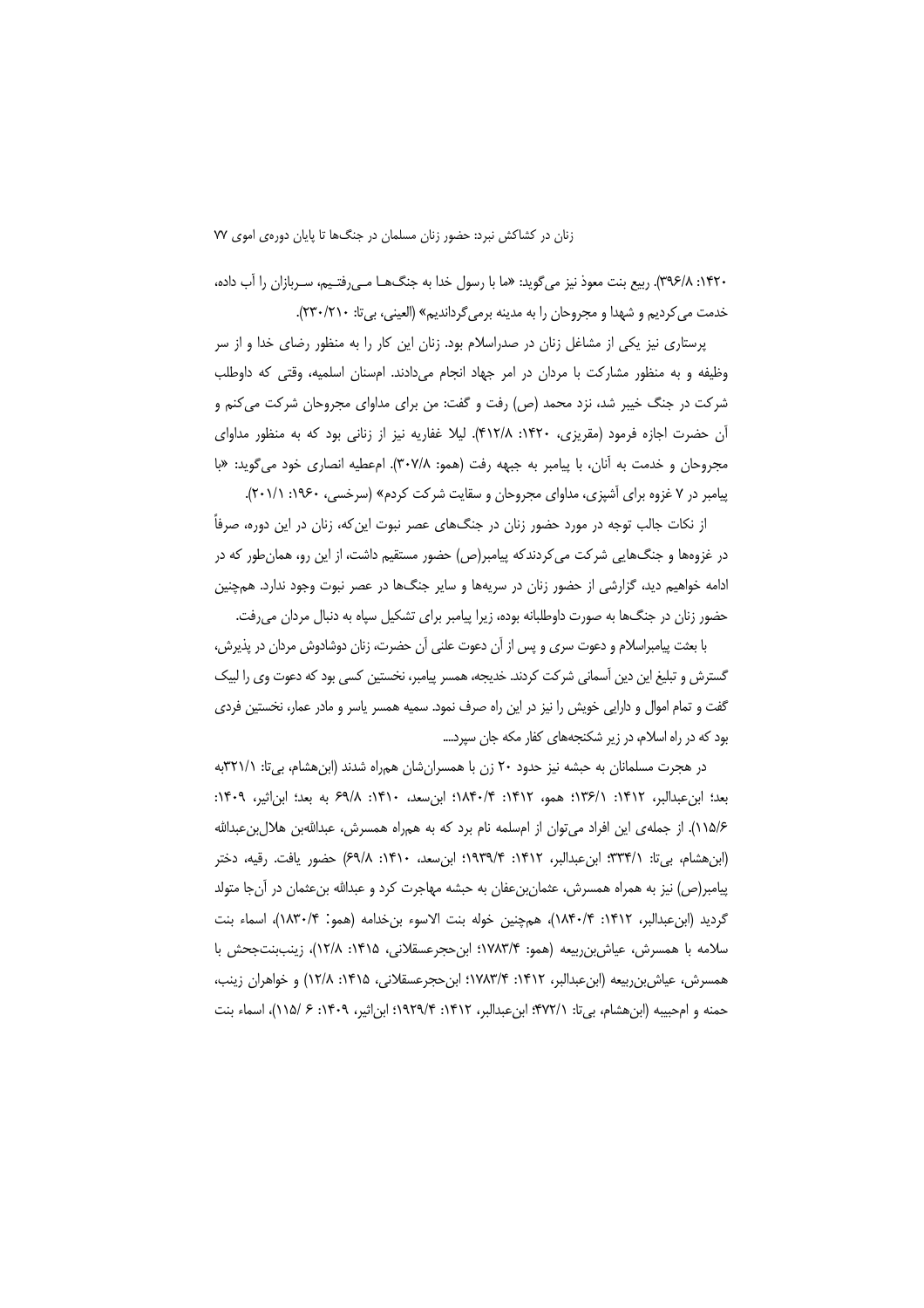عُميس به همراه همسرش، جعفربنابي طالب (ابن عبدالبر،١٤١٢: ٥/٣- ١٧٨٤؛ ابن اثير، ١٤٠٩: ١٣/۶؛ ابن حجرعسقلانی، ۱۴۱۵: ۱۵/۸) و اُمیمه، همسر خالدبنِ سعید بنِ عاص، که وی نیز سعیدبنِ خالد را در حبشه به دنیاآورد (ابن اثیر، ۱۴۰۹: ۱۶/۶: ابن حجرعسقلانی، ۱۴۱۵: ۱/۳۱: ابن عبدالبر، ۱۴۱۲: ۱/۱۷۹۲، ۱۷۹۳، ۰۱۷۹۹٬۱۸۰۹)، از جمله مهاجران به حبشه بودند. در بین اولین مهاجران به مدینه نیز زنان بسیاری حضورداشتند (ابن هشام، بي تا: ١/ ۴۶۸ به بعد).

آن گاه که اهل مدینه به سال سیزده بعثت برای بیعت عقبهی دوم با پیامبر ملاقات کردند، در کنار ۷۳ مرد حاضر در این بیعت، دو زن به نامهای نسیبه (امعماره)، دختر کعب و اسماء (اممنیع)، دخترعمروبن عدى نيز حضورداشتند (ابن هشام، بي¤ا: ۴۶۱/۱، ۴۶۶، ۴۶۷؛ بلاذري، ۱۹۸۸: ۹۸؛ مقريزي، ١۴٢٠: ٨٣/١؛ ابن سيدالناس١۴١٢: ١٩٠/١؛ ابن عبدالبر، بي تا: ٧٣؛ ابن ماكولا، بي تا: ١/١۶١/١؛ احمد حنبل، بی تا: ۴۶۱/۳: ثعلبی، ۱۴۲۲: ۱۱۹/۳). اهمیّت ذکر نام افراد مذکور بدین جهت است، که همان طور که در ادامهی بحث خواهیم دید، بسیاری از زنانی که بعدتر در غزوات و جنگها، پیامبر را همراهی کردند، از همان ابتدای دعوت در سایر صحنهها نیز حضور فعال داشتند.

## حضور زنان در صحنه های نبرد

در مدینهی قبل از اسلام، رسم بر آن بود که در جنگهایی که در داخل این شهر انجام می گرفت، مردان جنگجو در داخل کوچهها می جنگیدند و زنان و کودکان در بالای پشت بـامهـا، بـا تشـویق و تحریـک همسران و فرزندان خویش از یک سو و با پرتاب سنگ و تضعیف روحیهی دشمن از سوی دیگر مشارکت می کردند (واقدی، ۱۴۰۹: ۰/۱۰۱–۲۰۹؛ طبری، ۱۳۸۷: ۵۰۲/۲). این سنت آنچنان که طبری اظهار مـیدارد، تا دورهی اموی همچنان برقراربود (نک: ۱۳۸۷: ۲۱۱/۵).

حضور زنان در جنگها به عنوان رزمنده و سرباز از نظر رسول خدا و دین گرامـی او ممنــوع بــوده و پیام صریح رسول خدا در غزوات و جنگ۱ه دائماً برای سربازان این بود کـه بـه زنـان و کودکـان آسـیبی نرسانيد (ابن هشام، بي تا: ٢٧٣/٢، ٤٨٨؛ قس: علاسوند، ١٣٨۵: ٧٠).

از توصیههای علی(ع) در صفین چنین است: «هرگز به جنگ آغاز مکنید، مگر آن که آنها اول شروع کنند، زیرا شما برحق هستید و حجت و برهان دارید و اگر از جنگ و کشتن آنها خودداری کنیـد، بـرای شما یک حجت دیگر خواهد بود... هیچ زنی را آزرده مسازید، حتی اگر بـه شـما دشـنام دهـد و عـرض و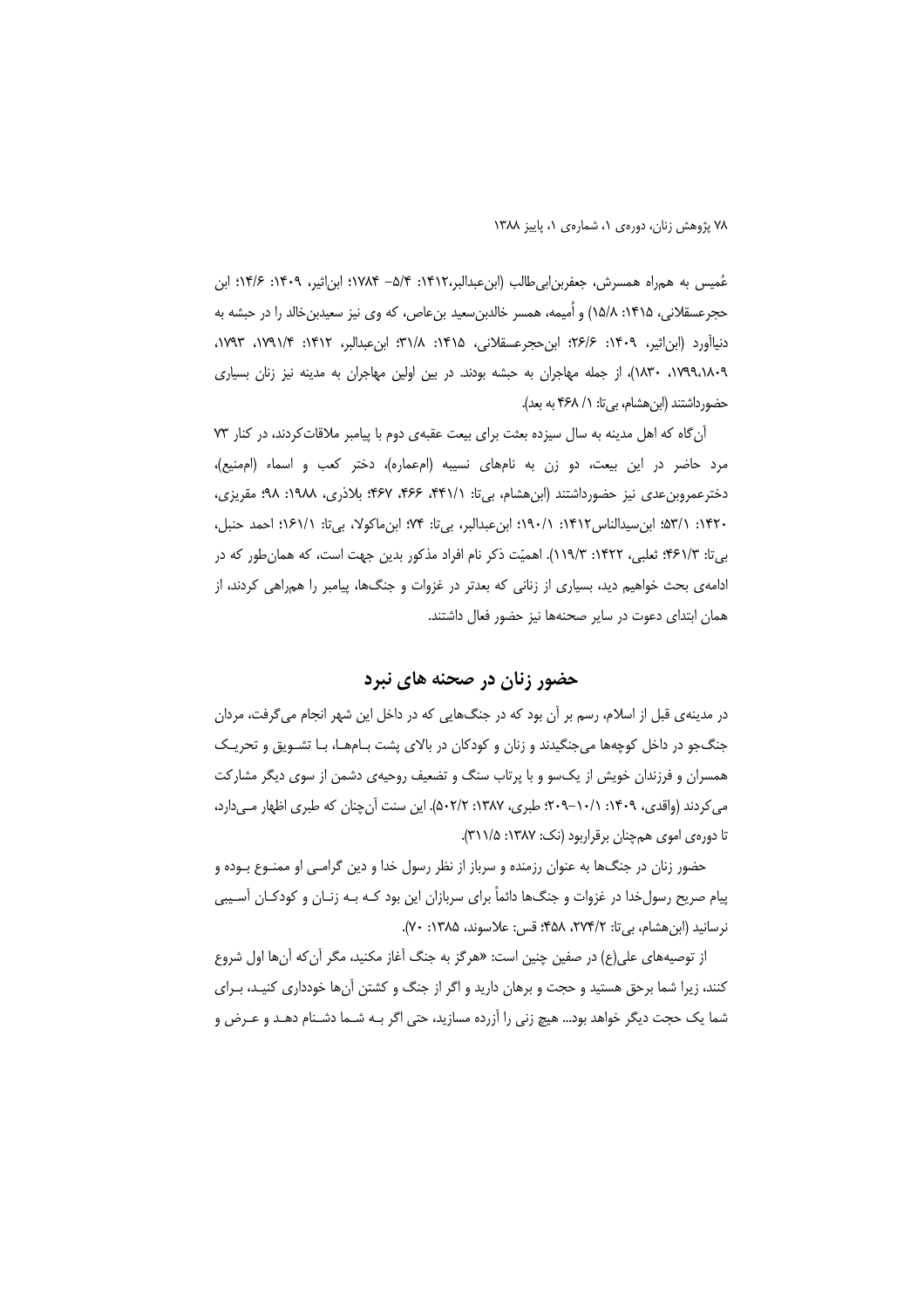ناموس شما را نکوهش کند و بیخرد بداند و نیاکان شما را بد بخواند، زیرا زنـان ضـعیف هسـتند» (ابـن اعثم، ١۴١١: ٨٢/١؛ ابن|ثير، ١٣٨۵: ٢٣۵/٢: همچنين در رابطه با توصيهى ابوبكر به جنگجويـان در فـتح شامنک: ابن|ثیر، ۱۳۸۵: ۳/۵۷، ۲۹۳؛ ابن خلـدون، ۱۴۰۸: ۶۲۹/۲؛ ابـن مســکویه، ۱۳۷۹: ۵۰۵/۱؛ ۵۰۵). ایشان همچنین آن گاه که خبر ظلمی که به زنی مسلمان و زنی یهودی رفته بود، شـنید، بـه اهـل کوفـه چنین نوشت: «... به من خبر رسیده است گروهی به خانهی زنی مسلمان و زن غیرمسلمانی کـه در پنـاه مسلمانان بوده، رفتهاند و خلخال از یا و گردنبند از گردنش ربودهاند و با غنیمت بسیار برگشتهانـد و هـیچ مردي از شما سخني نگفته است و حال آن كه اگر كسي از اندوه اين حادثه بميرد، نه تنها از نظر من قابل سرزنش نیست، بلکه سزوار است…» (دینوری، ۱۳۶۸: ۲۱۲؛ نهج|لبلاغه، ۱۳۸۱: خطبه ۲۷).

زنان مسلمان و افراد ناتوان حاضر در جنگها نیز، در جائی دور از خطمقدم جبهه قرار می گرفتند، تـا از آسیب در امان باشند، چنان چه در غزوهی اُحد، پیامبر(ص)، یمان، پدر حذیفه و ثابتبن،قیس را به علـت پیری و ناتوانی با زنان در جایی بلند قرار داد (ابن اثیر، ۱۳۸۵: ۱۶۲/۲).

از کسانی هم که در جنگ حضور نیافته بودند، مراقبت کامل به عمل میآمد. در جنگ تبوک گرچـه زنان و کودکان برای وداع با پیامبر تا ثنیهالوداع رفتند، اما در نهایت به مدینه بازگشتند و پیامبر(ص)، علی (ع) را در مدینه به جانشینی خود و نگهبانی از آن ها گمارد (ابن هشام، بی تا: ۲۰/۲–۵۱۹؛ یعقـوبی، بــی تـا: ٨/٢– ۶۷). در همين غزوه بود کـه منـافقين، پـاوه سـرايي کردنـد کـه پيـامبر، بـودن علـي را بـر خـود سنگینداشته و از این رو او را همراه نبرده است. اما پیامبر ضمن تکذیب این موضوع به علـی(ع) فرمـود: «من تو را برای رسیدگی به کارهای خود گماردهام… آیا خشنود نیستی که مقام تــو نسـبت بــه مــن، بــه منزله ی مقام هارون به موسی باشد، جز این که پس از من پیامبری نیست (ابن هشام، بیتا: ۲۰/۲– ۵۱۹ ؛ مقدسی، بی تا: ۲۴۰/۴؛ ذهبی، ۱۴۱۳: ۶۳۱/۲؛ ابن سعد، ۱۴۱۰: ۱۷/۳).

پیامبر قبل از رفتن به غزوهها، زنان و کودکان را در قلعههای حسان بنثابت کـه از اسـتوارترین بـرجهـای مدینه بود، قرار میداد و در غزوهی احد نیز چنین کرد (ابـنهشـام، بـیتـا: ۲۲۸/۲؛ ابـن|ثیـر، ۱۴۰۹: ۳۴/۸) و حسیل بن جابر و ثابت بن وقش را در قلعهها برای نگهبانی از زنان و کودکان معین فرمود (طبری،۱۳۸۷: ۲۰/۲٪). در غزوهی خندق نیز، حسان بن ثابت که از جنگ و خونریزی هراس داشت، در قلعهها ماند (ابن هشــام، بـیتـا: ٢٢٨/٢؛ طبرى، ١٣٨٧: ٥٧٠/٢).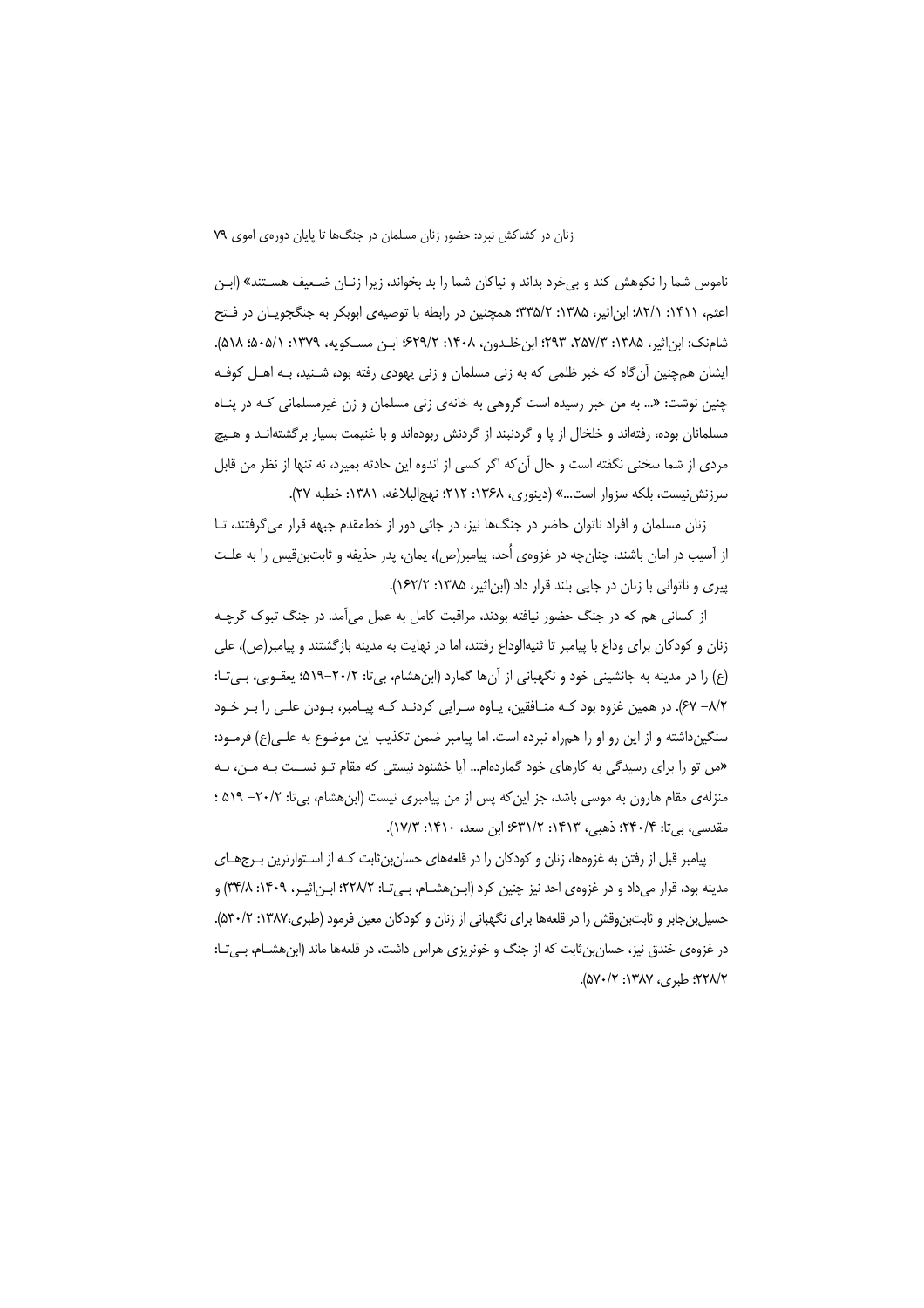اهميّت حفاظت از زنان بي بناه و مردان ناتوان در جنگ@ بدان حد بود كه برخي از صحابه بدين منظـور از فیض حضور در غزوهها محروم میشدند. جابربنعبدالله بن عمرو انصاری، به منظور مراقبت از پدر پیر و هفت خواهر خویش در جنگ احد شرکت نکرد (ابن هشام، بی تا: ۲۲۸/۲؛ طبری، ۱۳۸۷: ۵۳۴/۲).

در زمان ابوبکر، آنگاه که مسلمانان برای فتح عراق آماده می شدند، زنان و افراد نــاتوان را بــه ســوی مدينه فرستادند و عميربن سعد انصاري سالار آنها بود (طبري، ١٣٨٧: ٣١۵/٣).

به هنگام فتح نهاوند در دورهی عمر بن خطاب، به پیشنهاد علی(ع)، اهل بصره به سه گـروه تقسـیم شدند. یک گروه در محل به منظور حفاظت از زنان و فرزندان باقی ماندند، گروه دیگـر بـرای کمـک بـه برادران خود به کوفه شتافتند و یک گروه نیز در مقابل دشمنی کـه بـا عهـد و مسـالمت آرام شـده بـود، قرار گرفتند (ابن اثیر، ۱۳۸۵: ۸/۳: ۵۰ دینوری، ۱۳۶۸: ۲۳۴-۱۳۴).

نگرانی از اسارت زنان در جنگ ها نیز مسئلهای جدی بود. از این رو گزارش هایی از رایزنی های سران قبایل و سپاه مشرکان به منظور قتل زنان خویش قبل از جنگها و از جمله قبل از غــزوهی بنــی قریظـه وجود دارد (واقدی، ۱۴۰۹: ۵۰۲/۲؛ ابن سیدالنـاس، ۱۴۱۲: ۱/۰۱/۲؛ مقریـزی، ۱۴۲۰: ۲۴۶/۱؛ دینـوری، ۱۳۶۸: ۶/۲–۲۳۵) این مسئله آن چنان نگران کننده بود که حتی در مواردی، لشکر رقیب حتی بـه اسـلام آوردن و تسلم شدن می|ندیشید، تا از خفت اسارت زنان خویش رهایی پابد و آن چنان که منـابع گـزارش دادهاند، در مواردی نیز به این کـار اقـدام مـی کردنـد (طبـری، ۱۳۸۷: ۵۸۴/۲، ۳۶۱/۲)؛ ابـن/ثیـر، ۱۳۸۵: ٣٣٩/٢). این نگرانی همچنان تا پایان دورهی مورد بحث نیـز وجـود داشـت (طبـری، ١٣٨٧: ٢٠٢/۶). در برخی موارد نیز آنان ترجیح میدادند که زنان خود را پیشاپیش به میدان جنگ بفرستند تا همه در نبرد به یکباره کشته شوند (ابن|ثیر، ۱۳۸۵: ۹۳/۵)، زیرا شکست در جنگ مساوی بود با اسارت زنان و کودک|ن و تقسیم اموال و دارایی های آنان به عنوان غنیمت، چنان چه در بنی قریظـه، مسـلمانان، زنـان و فرزنـدان یهودیان را تقسیم کردند و ریحانه، دختر عمروبن جنابه، از طایفـهی عمـروبـنقریظـه، سـهم پیـامبر شـد (واقدى، ١۴٠٩: ٢/١٢٥: يعقوبي، بي¤: ٥٢/٢-٥٣: ابنِ سعد، ١۴١٠: ٥٨/٢). وي بعد از مـدتي مسـلمان شـد و تـا هنگام وفات نزد پیامبر ماند (طبری،۱۳۸۷: ۵۹۲/۲). در غزوهی حنین نیز شش هزاز زن و فرزند از مردم هوازن بـه اسارت درآمدند (ابن هشام، بي تا: ۴۸۸/۲؛ طبري، ۱۳۸۷: ۳/ ۱۶۶ ابن مسكويه، ۱۳۷۹: ۲۶۴).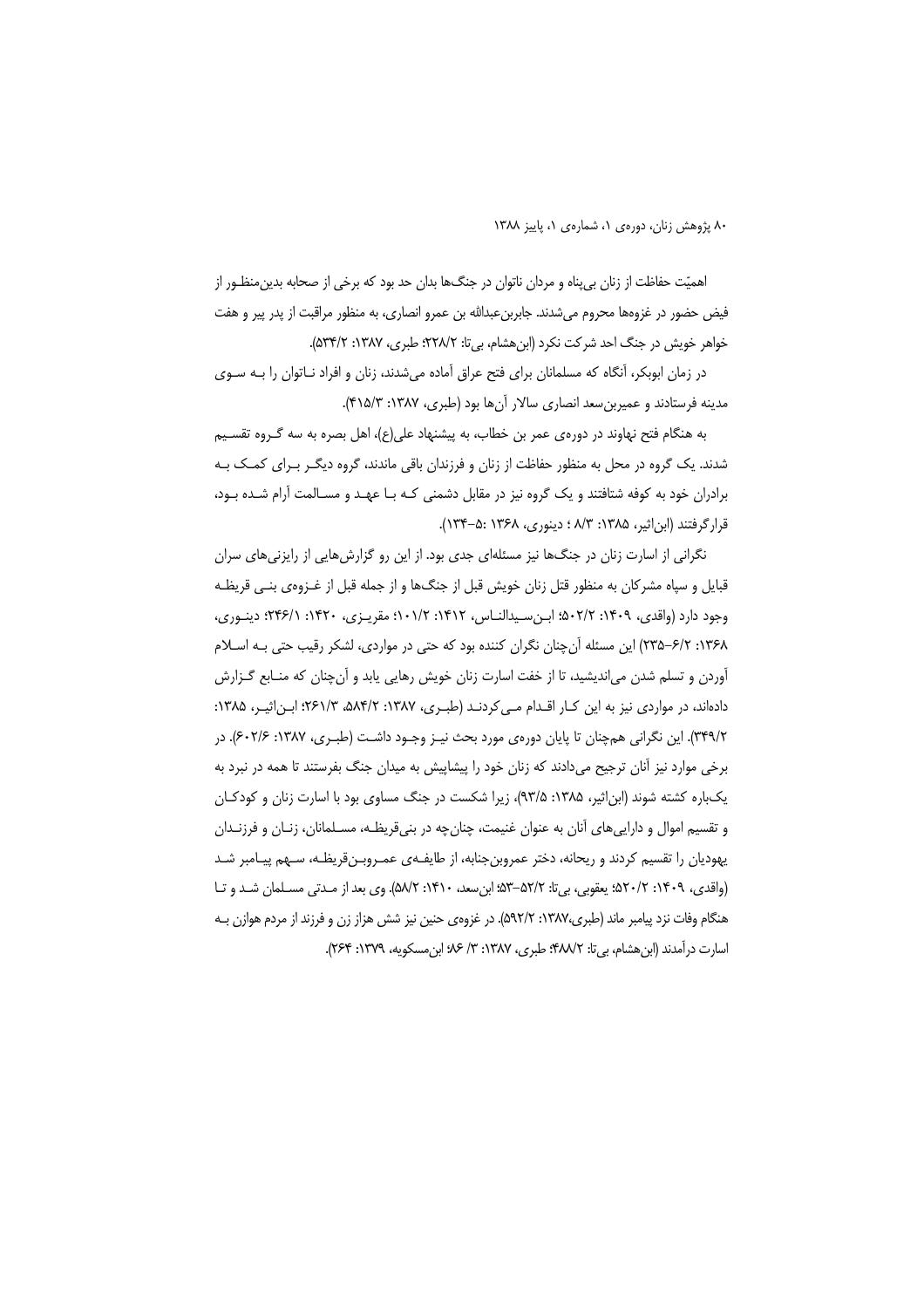آن گونه که دینوری اظهار میدارد، علت بر سر نیزه کردن قرآنها در صفین نیز نگرانی شامیان از اسـارت زنان خویش بود. آنان گفتند: «اگر ادامه دهیم رومیان به زن و فرزند شامیان حمله خواهند کرد و دهقانان ایرانی به زن و فرزند عراقیها، در نتیجه تصمیم گرفتند که قرآنها را بر نیزه کنند» (۱۳۶۸: ۱۸۹).

گذشته از اهمیّت روانی حضور زنان در جنگ@ا، به ویژه در سیاه مشرکان، به منظور تحریک سربازان و جنگ جویان برای جنگ آوری و دلیری بیش تر (ابن هشـام، بـی تـا: ۴۳۸/۲؛ واقـدی، ۰۱۴۰۹: ۳ ۸۸۷–۸۸۷ ٢٧٢/١، ۴–٢٢٣: ابن مسكويه، ١٣٧٩: ٢۶۴/١: بن خلدون، ١٤٠٨: ٢۶٣/٢، ٤٠٤: ابن اثيـر، ١٣٨۵: ٢/٢٦، ۱۴۹؛ طبری، ۱۳۸۷: ۷۱/۳، ۲۱۵؛مقریزی، ۱۴۲۰: ۹/۲)، نباید حضور فیزیکی آنها در جبهههـای جنـگ و یشت جبههها را دست کم گرفت.

از حضور زنان در جنگها، گاه نیز به عنوان ترفندی برای فریب یا تحریک دشمن استفاده می شد. در غزوهی احد، آن گاه که مشرکان شکست را نزدیک دیدند، «زنان پوشش ساق های خویش را بالا کشیدند و خلخال هایشان را نمایان ساختند و تیراندازان همی گفتند: غنیمت، غنیمت...» (طبری، ۱۳۷۵: ۱۰۲۰/۳) و جنگ جویـان بـه طمـع غنيمت، جنگ را رها كرده، شكست خوردند و هفتاد نفر از آنها كشته شدند (طبرى،۱۳۸۷: ۵۰۹/۲).

در دوران ابوبکر و آن هنگام که مسیلمهی کذاب ادعای پیامبری کرد، لشکری به فرماندهی خالـدبن ولید به جنگ با مسیلمه و قبیله ی وی (یمامه) رفت. مجاعه یکی از افراد یمامـه، آن گـاه کـه شکسـت را نزدیک دید، نزد زنان در قلعهها رفت و به آنان گفت تا جامهی زرین بر تن کنند و بر بالای دژها بایستند و موهای خویش را افشانِسازند، تا دشمن تصور کند که هنوز جنگجویانی در قلعه حضور دارند (یعقـوبی، بي تا: ٢٠/٢؛ طبري، ١٣٨٧: ٢٩۶/٣؛ ابن|ثير ، ١٣٨۵: ٢٨٥/٢؛ ابن مسكويه، ١٣٧٩: ٢٨٧/١)، خالد نيز كـه از این حیله فریب خورده بود، با آنها مصـالحه کـرد، حـال آنکـه در قلعـههـا جـز زن و فرزنـد و پیـران و درماندگان قوم کسی نبود.

استفاده از چنین شیوههایی به منظور فریب دشمن، ظاهراً در آن زمان در سایر نقاط جهان نیز مرسوم بوده، چنانکه به هنگام لشکرکشی اعراب به مصر و تلاش آنها برای فـتح اسـکندریه، مقــوقس بــا دادن دستوری مشابه به زنان داخل برجها، تلاش کرد تا مسلمانان را به هراس بیندازد (بلاذری، ۱۹۸۸: ۲۱۸).

در جریان فتح بصره نیز زنان پشت سر جنگجویان حضور داشتند. آنان هنگامی که مردان را بد حال یافتند، به شور و مشورت و چارهجویی پرداختند و تصمیم گرفتند که به میدان برونـد و تـا رسـیدن نیـرو، دشمن را مرعوب سازند. زنان لچک و سربندهای خویش را باز کرده، بر نیزه برافراشته و به شکل پـرچم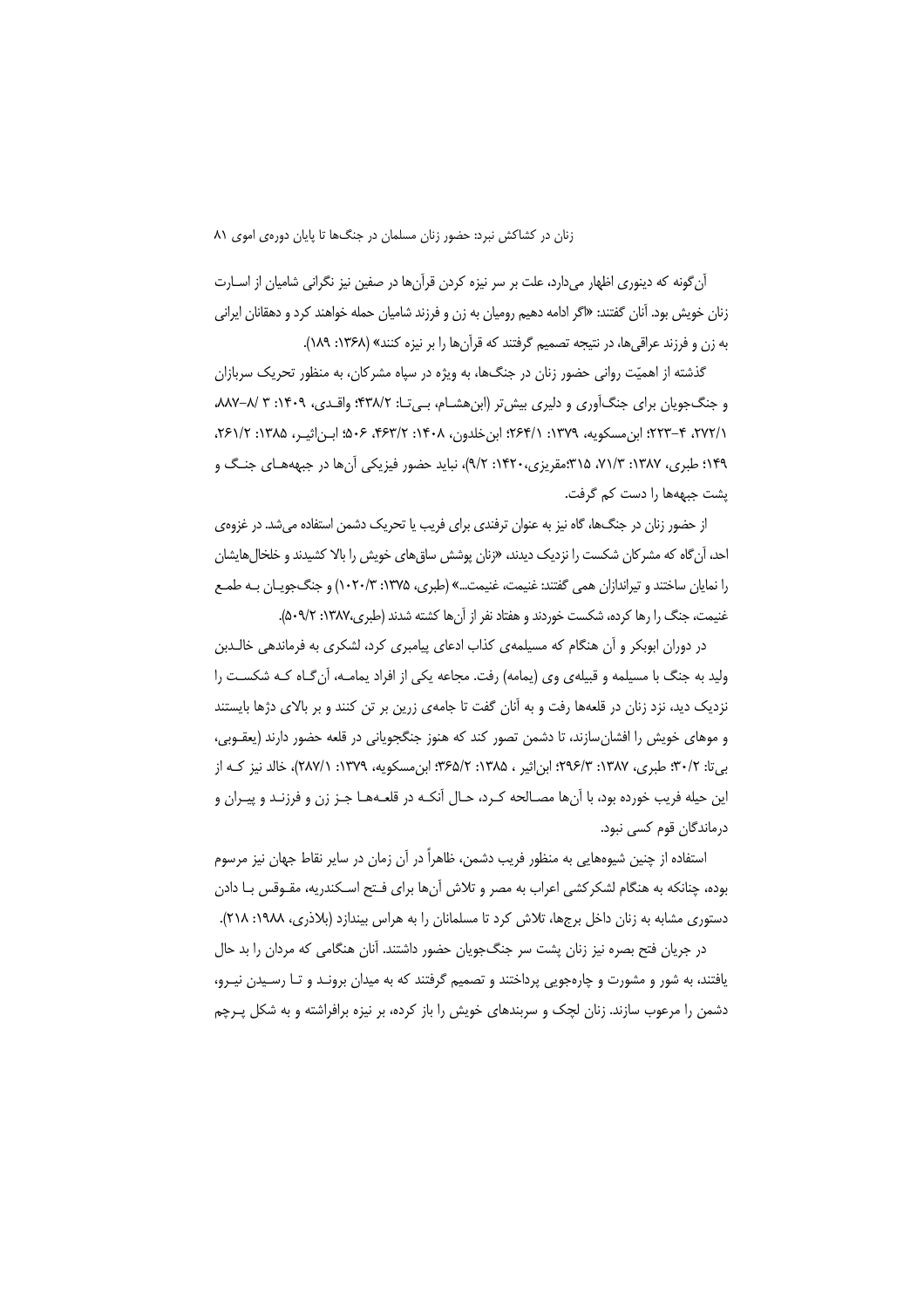درآوردند. در این هنگام دشمن به تصور اینکه نیروی جنگی تازه نفس رسیده، فرار کرد و مسلمانان پیروز شدند (ابن|ثیر، ۱۳۸۵: ۴۸۸/۲). چنین اقدامی به هنگام فتح میشان و ابلـه در زمـان عمـربن خطـاب و بـه پیشنهاد ارده، دختر حارثبن کلده و با همراهی سایر زنان عرب نیز چارهساز شد و نتیجهی جنگ را به نفع مسلمانان تغییر داد (طبری، ۱۳۸۷: ۵۹۶/۳).

هر چند اسلام با حضور زنان در میدانهای جنگ به عنوان رزمنده و نیروی جنگی مخالف است، امـا گاهی مشاهده می کنیم که آنان در جنگها، غزوات و لشگر کشی ها به عنـوان نیـروی جنگـی و رزمنـده حاضرمیشدند. البته فعالیت و حضور زنان در سپاه اسلام به این شکل را باید، در اکثر مـوارد محـدود بـه شرایط خاص و استثنائی دانست. از جملهی این موارد می توان به مبارزه و شمشیر زنی نسیبه، در اُحد، در کنار مردان و به منظور دفاع از جان پیامبر(ص) اشاره کرد.

در رابطه با حضور یا عدمحضور زنان کفار در جنگ۱ه به عنوان نیروی نظامی بایـد گفـت، هـر چنـد واقدی به نقل از نسیبه میگوید که هیچ یک از زنهای قریش را ندیده که در احد تیری بیندازد یا سنگی بزند، بلکه همراه آنها دف و دایره بود که می;دند و یاد کشتگان بدر را زنده میداشتند و هر وقت مردی از جنگ می گریخت یا سستی می کرد، یکی از آنها سرمهدانی و میلی به او مـیداد و مـی گفـت: تـو زن هستي ... (واقدي، ١۴٠٩: ٢٧٢/١)، اما واقدي در جاي ديگر، از ابودجانه روايت مي كنـد كـه «در روز احـد زنی از دشمن را دیدم که به مردم حمله می کرد و سخت بر آنها هجوم می برد، من اول تصور کردم کـه مرد است... اما بعد او را شناختم. او عمره، دختر حارث بود» (همان: ٢٥٩/١).

در جنگ خندق نیز شاهد صحنهای از دلاوریهای زنان لشکر اسلام هستیم. صفیه، دختـر عبـدالمطلب، که در قلعهی حسان بن ثابت بود، از جانب مردی یهودی که در اطراف قلعه میگردید، بر خویش و ساکنان قلعه احساس خطر کرد. در آن هنگام پیامبر و مسلمانان با دشمن درگیر بودند و صفیه که از حمایت حسان بن ثابت ناامید شده بوده، خود برخاست و چماقی برگرفت و یهودی را بزد تا جان داد (ابن هشام، بیتا: ۲۲۸/۲؛ واقـدی، ۰۱۴۰۹: ۲۲۸/۱؛ طبری، ۱۳۸۷: ۵۷۷/۲؛ ابنِ سعد، ۱۴۱۰: ۳۴/۸). مقریزی از امءعاره، ام سلیم، امسلیط و ام|لحارث به عنوان زنان جنگجو در حنین یاد می کند (مقریزی، ۱۴۲۰: ۱۴/۲).

با تمام این اوصاف، همان طور که در ادامه خواهیم دید، در جنگ۱ه، غزوات و لشکر کشی.هـا، حضــور زنان در هر دو سیاه اسلام و کفر بسیار مشهود است. اما باید توجهداشت که انگیزهها، نحـوهی حضـور و فعالیتهای این زنان در دو سپاه، با توجه به عقاید و ارزشهای حاکم بر آن دو متفاوت خواهد بود.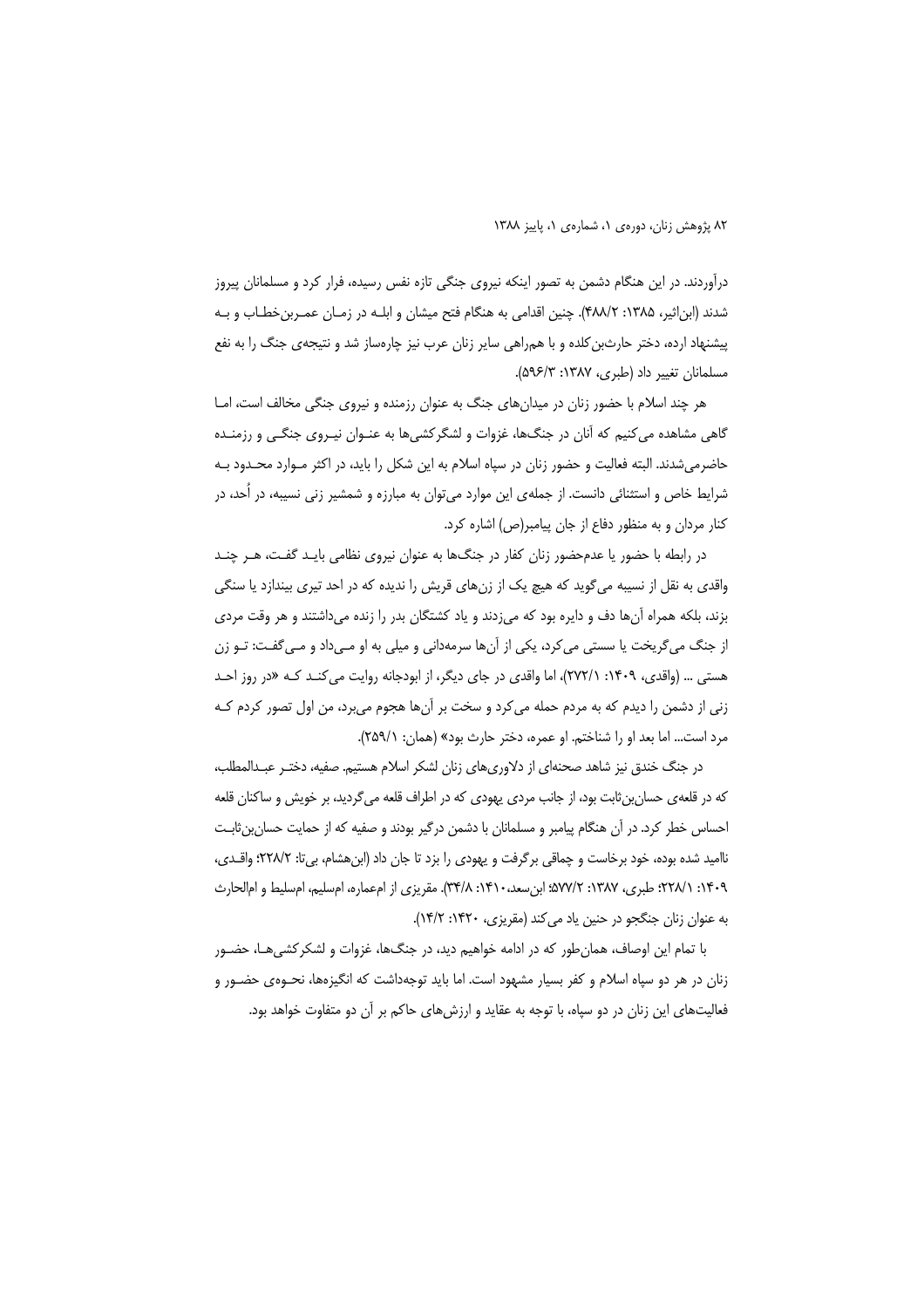در جنگ بدر، زنان خواننده و نوازنده در طی مسیر، جنگجویان مکه را همراهی می کردند (واقـدی، ۱۴۰۹: ۳۹/۱)، اما گزارشی مبنی بر حضور آنها در این جنگ در دست نیست.

در جنگ احد، بین قریش در مورد همراه بردن زنان به جنگ، اختلاف افتاد (همان: ۲۰۲/۱ بـه بعـد)، اما در نهایت پس از گفتگو بین مردان و اظهار تمایل برخی از زنان، این امر به وقوع پیوست و ۱۴ تـن از زنان قریش (برخی این تعداد را پانزده تن ذکر کردهاند: طبری، ۱۳۸۷: ۶/۲–۵۰۵) در جنگ حضور یافتنـد (واقدی، ۱۴۰۹: ۲/۱–۲۰۲). از جمله ی این افراد، باید از زنانی با اسامی هند بنت عتبه و همسر ابوسفیان، ام حكيم همسر عكرمهابي جهل، فاطمه بنت وليد، برزه همسر صفوان بن|ميه، امعبدالله (رقيه)، ريطه همسر عمروبن عاص، سلافه، خناس و عمره نام برد (ابن هشام، بي تا: ٤٢/٢).

مشرکان، زنان را از آن رو با خود همراه آورده بودند که جنگ جویان بدر با وجود حضور آنها به آسانی فرار نكنند (ابن هشام، بي تا: ٢/٢٦؛ طبري، ١٣٨٧: ١/١٠٤: ٥٠١/٢، ٥٩: ١٣٠/١: ٢٠۶/١؛ ابـن|ثيـر، ١٣٨٥: ١٣٩/٢). زنـان پشت صفوف مردان قرار گرفته و دف میزدند و ترانه میخواندند (ابن هشام، بـیتـا: ۸/۲–۶۷؛ ابـن|ثیـر، ۱۳۸۵: ۴۹/۲، ۱۵۳، این خلدون، ۱۴۰۸: ۴۳۴/۲: این سعد، ۱۴۱۰: ۱۶/۲؛ این سیدالناس، ۱۴۱۲: ۱۶/۲). آن ها در دامنــه ی کوه احد قرارگرفته و با ایقاع دف شعرهایی میخواندند و خاطرهی کشتگان بدر را زنده میداشتند،که یک نمونه از آن ها به دست ما رسیده است:

> «نحن بنات الطارق نمشى على النمارق مشى القطا البوارق والمسك في المفارق ان تقلبوا نعانق و نفرش النمارق

او تــدبروا نفــارق» (راقــدي، ١۴٠٩: ٢٢۵/١): خرگوشــي، ١٣۶١: ٣٣۵: بــلاذري، ١۴١٧: ٣١٧/١): طبــري، ۱۳۸۷: ۵۱۲/۲؛ ۱۴۱۰؛ ۱۳۸۰: ۳۱/۲؛ ابن|ثیر، ۱۳۸۵: ۱۵۳/۲). بعد از احد، هند دختـر عتبـه و زنـانی کـه همراه وی بودند، به مثله کردن مسلمانان مقتول پرداخته و گوش و بینی آنها را بریدند و هند از گـوش و

<sup>&</sup>lt;sup>٢</sup>. ما دختران طارق كه بر فرش خراميدهايم، خراميدن كبك، (اگر به دشمن رو كنيد) فرق سر را با مشك معطر ساخته، شما را در أغوش گرفته و فرش قرمز میگسترانیم و (اگر بر دشمن پشت کنید) از شما، جدا میشویم جدا شدن کسی که فریفته نباشد).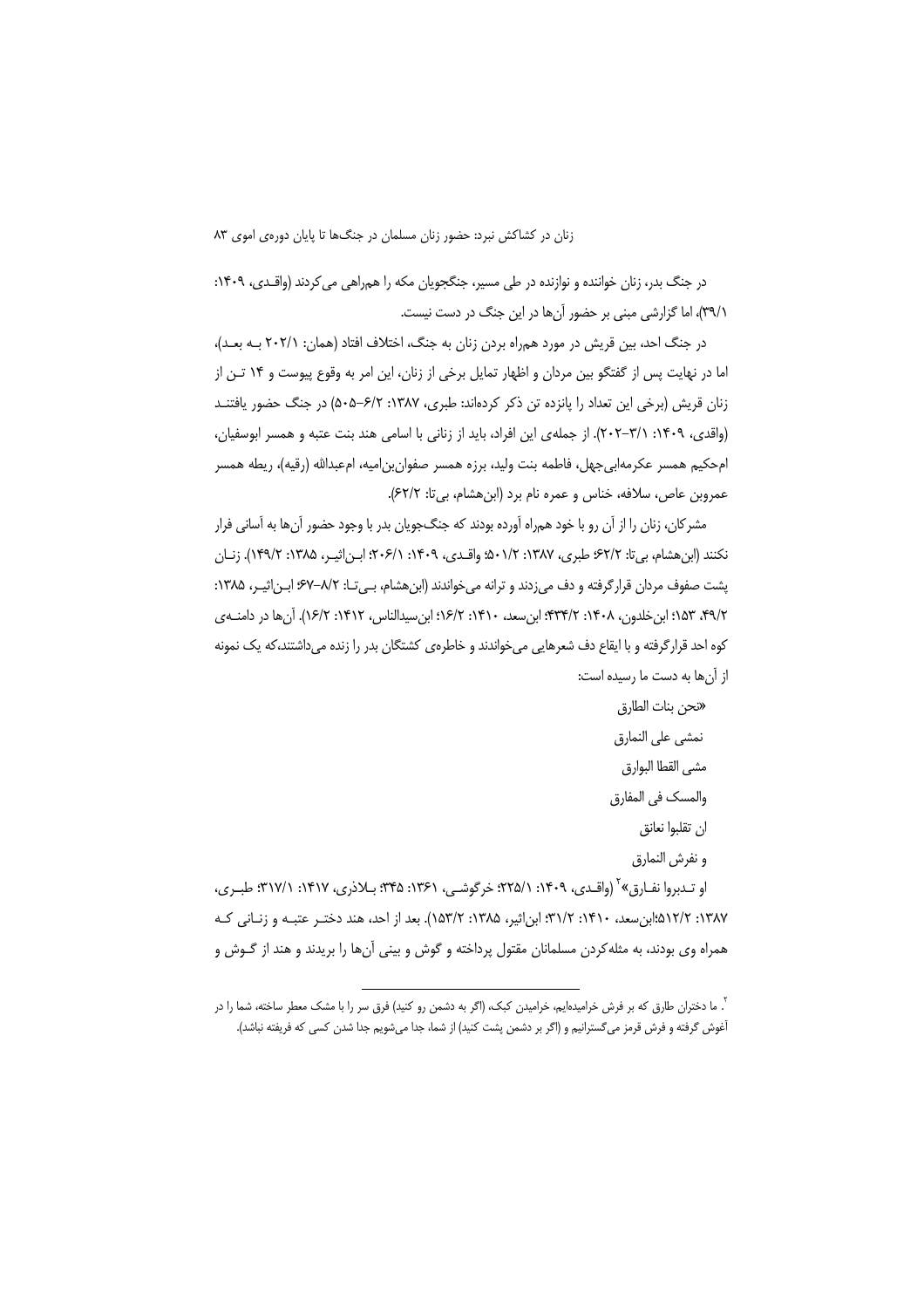بيني أنها خلخال و گردن بند ساخت (ابن هشـام، بـي تـا: ٩١/٢؛ واقـدي، ١۴٠٩: ٢٧۴/١: طبـري، ١٣٨٧: ۶/۲–۰۵۵ ابن اثیر، ۱۳۸۵: ۲/۲۵۲: ابن سیدالناس، ۱۴۱۲: ۲۷/۲).

همان طور که گفته شد، پیامبر هر گاه برای روپارویی با دشمن از مدینه بیرون می رفت، همســران و دیگــر بانوان خاندان خود را در برجهای حسان بن ثابت که از قلعههای استوار مدینه بود جای می داد. اما عدهای را برای کمک رسانی به زخمیان، آب رسانی، طباخی و کارهای پشت جبهه همراه می برد. این افـراد، خـانواده و همســران پیامبر(ص) و زنان مهاجر و انصار را شامل می شدند. عایشه می گوید: «وقتی پیامبر به سفر مـی رفـت میـان زنـان قرعه میزد و به نام هرکه بود، او را همراه میبرد و چون غزای بنی مصطلق پیش آمد، قرعه به نـام مـن افتـاد و ییامبر مرا همراه برد (ابن هشام، بی تا: ۲۹۷/۲؛ طبری، ۱۳۸۵: ۱/۱/۶؛ ابن اثیر، ۱۳۸۵: ۱۹۵/۲).

در سیاه مسلمانان در غزوهی احد نیز، ۱۴ زن حضور داشتند که از جمله آنها می تـوان بـه فاطمـهی زهرا(س)، عایشه، امسلیم، حمنه و امایمن ؓ و نسیبه اشاره کرد، که به جنگeجویان آب و غذا مـیcادنـد و مجروحین را مداوا می کردند (مقریزی، ۱۴۲۰: ۱۵۳/۱: ابـن|ثیـر، ۱۴۰۹: ۰/۶۰٪ ابـن سـعد،۱۴۱۰: ۱۸۰۸،  $(196, 7.7, 7(7)).$ 

هر چند حضور زنان در جنگ۱ه، در اکثر موارد، به منظور انجام کارهای پشت جبهه و غیـر از جنـگ بود، اما در بعضی مواقع آنان، بسیار تأثیرگذارتر از مردان ظاهر می شدند و سرنوشت جنگ را به نفع سـیاه خویش تغییر می،دادند، چنانچه در غزوهی احد، پس از کشته شـدن پـرچمدار و افتـادن پـرچم مشـرکان برروی زمین، زنی عمره <sup>۲</sup> نام، پرچم قریش را از زمین بلند کرد و سـپاه فـراری و پراکنـده را بـه دور آن جمع کرد و از شکست سپاه خویش جلوگیری کرد (ابن هشام، بیتا: ۷۸/۲؛ واقدی، ۱۴۰۹: ۱۴۸).

همچنین تأثیر روانی آنها بر حضور برخی افراد که تمایلی به شرکت در جنگ و جهاد نداشتند یـا در حال فرار از میدان جنگ بودند غیرقابل انکار است (واقدی، ۴۰۹: ۴/۱–۲۲۳؛ قمی، ۱۴۰۴: ۱۱۵/۱).

از نکات جالب توجه در جنگها، حضور خردسالان و کودکان و رقابت آنها با همسالان برای شرکت در جنگ بود، چنانچه در غزوهی احد، رافعبنخدیج و سمرهبنجندب با رضایت پیامبر در این جنگ حضور

<sup>۴</sup>. این همان زنی است که در صفحات قبل از شمشیر زنی او در احد سخن گفته بودیم.

<sup>&</sup>lt;sup>"</sup>. ام|یمن، برکهی حبشی، همسر زیدبن حارثه و مادر اسامهبنزید بود. وی در سفر تجاری ابوطالب و پیامبر به شام قبل از بعثت، كاروان آنها را همراهي مي كرد (صفدي، ١٤٢٠: ٣٣/١؛ مسعودي، بي تا: ١٩٧).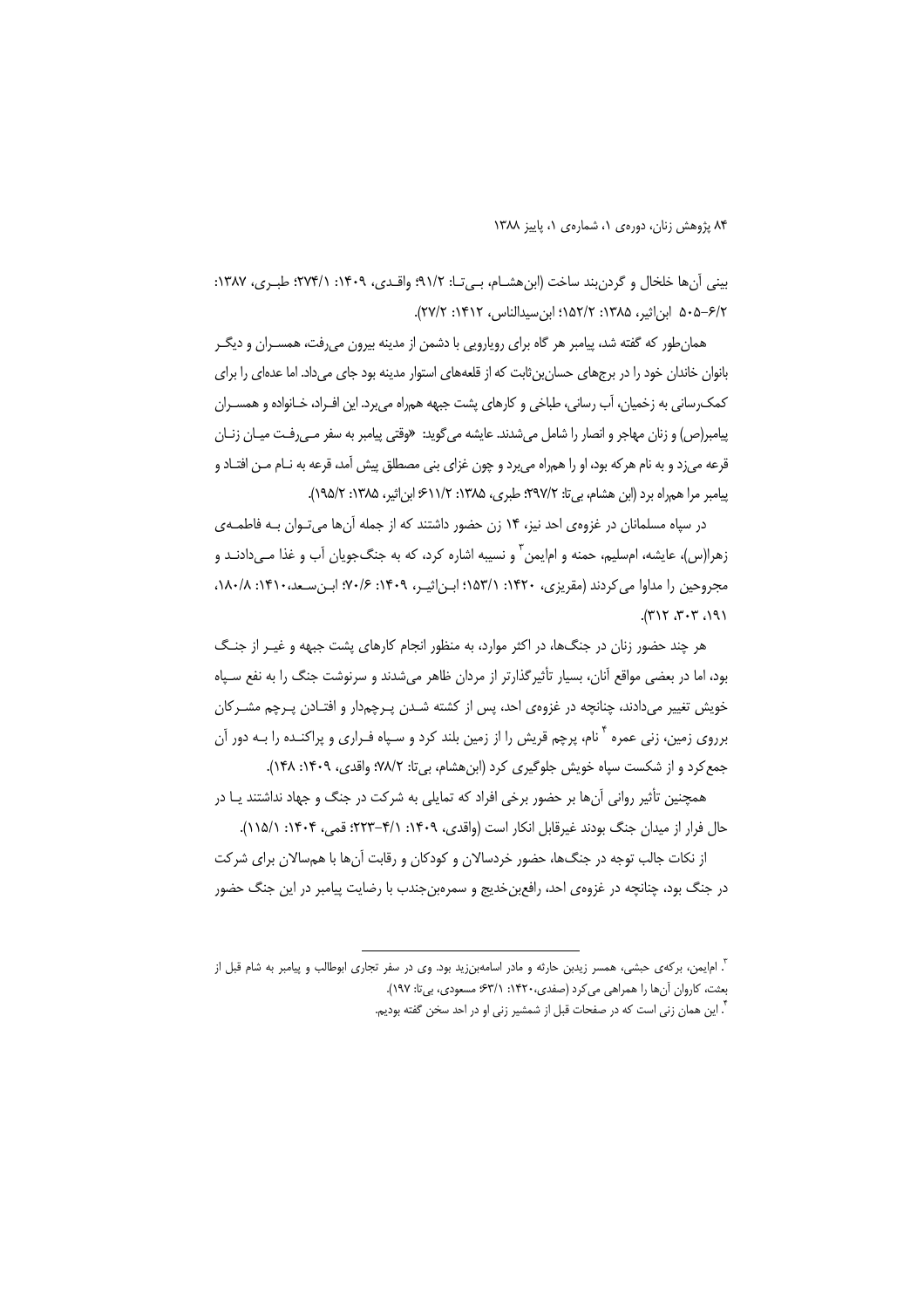يافتند (طبري، ١٣٨٧: ٤٠٢-٥٠۵). اين اقدام در ساير جنگها نيز انجـام مـيشـد و كودكـان بـه فراخـور توانایی خود با زنان در فعالیتهای پشت جبهه مشارکت می کردند (ابناثیـر، ۱۳۸۵: ۲۷۷/۲؛ ابـن خلـدون، ٠١٣٠٨): ٢/٣٣٥: ابن مسكويه، ١٣٧٩: ١٨٣٣١).

حضور زنان به عنوان نیروی جنگی از واقعیتهای مسلم تاریخ اسلام است و این امر را گزارش های تاریخی به خوبی به اثبات می رسانند. از جمله این موارد می توان از نسیبه نام برد که هر چند در احد ابتدا به منظور آب دادن به مجروحان و مداوای آنها حضوریافت (واقدی، ۱۴۰۹: ۲۶۸/۱)؛ بلاذری، ١٩٨٨: ٩٨؛ ابنءبدالبر، ١۴١٢: ١٩۴٧/۴: قمي، ١٤٠۴: ١١۵/١؛ زركلي،١٩٨٠: ١٩/٨) اما آن گاه كه متوجه شد که سپاه اسلام رو به شکست نهاده و جان پیامبر در خطر است، خود و دو پسر و همسرش شمشیر به دست گرفتند و شجاعانه از ایشان دفاع کردند (واقدی، ۱۹۸۹: ۲۶۹/۱)؛ ابن هشام، بی تا: ٢/٢–٨١: ابن خلدون، ١۴٠٨: ٢/٣۶: قمي،١۴٠۴: ١١٥/١؛ ابن سيدالناس، ١۴١٢: ٢٢/٢؛ ابن سعد، ۱۴۱۰: ۳۰۲/۸). پیامبر(ص)، نسیبه را در حالی که به بهترین نحو می جنگید، مشاهده کرده بود، وی جنگید تا آنکه سیزده زخم برداشت (مقریزی، ۱۴۲۰: ۲/۶۹/۱؛ ابن هشام، بیتا:۲/۲–۸۱). به علت همین فداکاری و شجاعت وی بود که پیامبر در مورد وی فرمودند: «مقام نسیبه برتر از فلان و فلان است» (واقدي، ١٤٠٩: ٢١٤٩١: ١٣٩٧): لن سعد، ١٣١٠: ٣٠٢/٨: قمي، ١١٤/٢: ١١٤/١١).

در جنگ خندق نیز سیاه اسلام، زنان و کودکان را در قلعهها جای دادند و در نیمهی روز از آنها خبرمی گرفتند. پیامبر آنها را از حضور در جنگها منع فرمود و چون اصرار کردند، مقرر فرمود که مسلح باشند، زیرا که از جانب بنیقریظه بر آنان احساس خطر می کرد (واقدی، ۱۴۰۹: ۴۵۱/۲). بنیقریظه تلاش می کردند که شبانه به هستهی مرکزی مدینه شبیخون بزنند. پیامبر، اسلم بنحریش اشهلی را همراه دویست مرد، و زید بن حارثه را همراه سیصد نفر، برای پاسداری از مدینه اعزام کردند، که تا سپیده دم تکبیر بگویند (همو: ۴۶۰/۲)

از جمله زنانی که در این غزوه، به مداوای مجروحان مسلمانان پرداخت، زنی، رفیده نام بود از قبیلهی اسلم که در مسجد مدینه خیمه زده بود و خود را برای مداوای مجروحان مسلمانانی که کسی را نداشتند، آماده کرده بود. در این جنگ سعدبنِ معاذ را که زخمی شدهبود، به دستور پیامبر نزد وی بردند (ابنِ هشام،

بي تا:٢٣٩/٢؛ ابن عبدالبر، ١٣١٢: ١٨٣٨/۴؛ ابن حجر عسقلاني، بي تا: ٧ /٣١٧، بخاري، ١۴٠۶ : ٢۴٠) در غزوهی بنی قریظه نیز تعدادی از زنان، پیامبر را همراهی می کردند، از جملهی آنها می¤وان از صفیه، دختر عبدالمطلب، نسيبه، ام٬ليط، ام العلاء، سميراء دختر قيس و مادر سعدبن معاذ نام برد كه پيامبر به أنها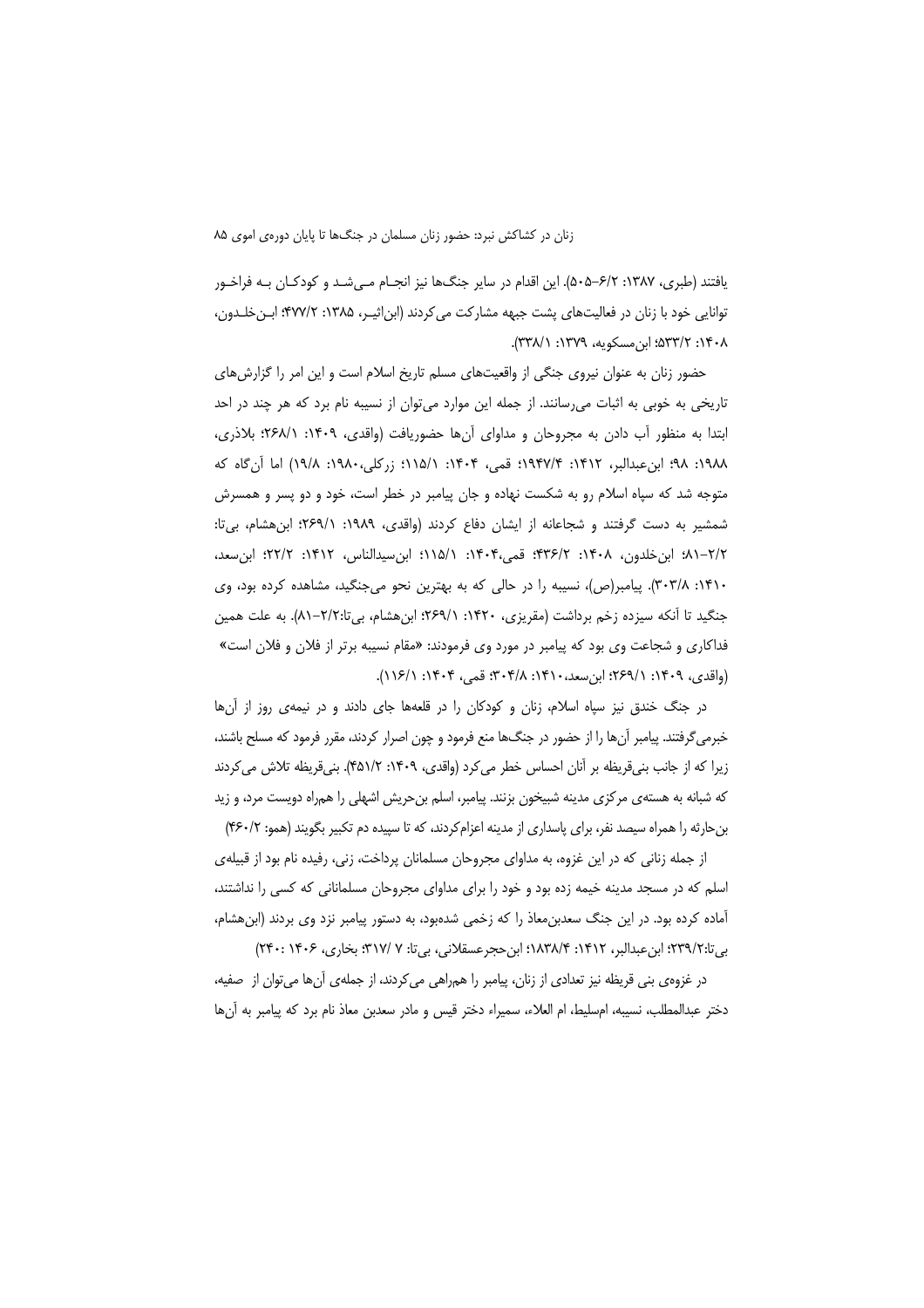چیزهایی عطا کردند، در حالی که سهمی برای آنها معین نشده بود. (واقدی، ۱۴۰۹: ۵۲۲/۲) آن چنان که برخی منابع آوردهاند، در برخی موارد نیز پیامبر(ص) با حضور زنان به منظور کمک(سانی در پشت جبهه مخالفت فرمودند. ام کبشه، زنی از قضاعه، در یکی از جنگها میخواست به منظور پرستاری و مداوی مجروحان حضور يابد، اما ييامبر موافقت نكردند (ابن سعد، ١۴١٠: ٢٣٨/٨).

در غزوەي حديبيه نيز كه به صلح حديبيه منجر شد، امسلمه همسر پيامبر، نسيبه، اسماء و امعــامراشــهلى شر كت داشتند واقدى، ١۴٠٩: ٧٣٥/٢، ٧٣٧). از مفاد صلحنامه ي حديبيه اين بود كه هر كس بـدون اذن ولـي خود به مسلمانان بپیونده، او را به مکه برگردانند. آن حضرت مردان را مسترد کرد و چون زنان هجرت کردنـد، حق تعالی با نزول آیات ۱۰ و ۱۱ سوره یمتحنه، اجازه فرمود که در صورت اطمینان از قطعیت اسلام آن هـا، ایشان در مدینه بمانند (همو: ۶۳۱/۲).

در غزوهی خیبر که در ماه صفر سال ۷ق، رخ داد، زنان کفار بار دیگر حضور یافتند. آنان آن گاه که به آهنگ خیبر برون شدند، دف میزدند و مزمار مینواختند و پوشش های رنگین به تن کرده، زیور طلا آویخته و بدین طریق ابراز دلاوری می کردند. عروه الصعالیکبن ورد عبسی از شاعران عرب هم با آنان بود (مسعودی، بی تا: ٢١٣). در این غزوه، چند تن از زنان قبیلهی بنی غفار نیز نزد پیامبر رفتند و از او اجازه حضور خواستند تا با مداوای زخمی ها و سایر کمک هائی که از آنان میسر است، لشکر اسلام را یاری کنند، پیامبر نیز پذیرفت (ابن هشام، بیتا: ٣۴٣) و در پایان از غنائم به آنها سهمی داد (طبری، ١٣٨٧: ١٧/٣). مقریزی تعداد این زنان را ۲۰ نفر ذکر کرده است (مقریزی، ۱۴۲۰: ۲۲۱/۱)، که از جملهی آنها می توان به امسلمه، صفیه دختر عبدالمطلب، ام|يمن، سلمي، نسيبه، اممنيع، امشباث، كعيبهبنتسعد، اممطاوع، امسليم، ام ضحاک، هندبنتعمرو، ام العلاء انصاری، ام عامر اشهلی، ام عطیهی انصاری، امسلیط، امیهبنتقیس غفاري (ابن عبدالبر، ١٤١٢: ١٩٣٩/٢، ١٩٣۴؛ مقريزي،١۴٢٠: ٣٨/٨؛ ابن|ثير، ١۴٠٩: ٣۵۴/۶؛ ابن سعد، ۱۴۱۰: ۲۸۰/۸، ۳۶۲، ۳۰۰، ۳۰۸) و امرمثه و امسناناسلمیه (مقریزی، ۱۴۲۰: ۴۱۲/۸) اشارهکرد.

در جنگ حنین نیز که در سال ۸ ق. روی داد، هوازن و ثقیف با زن و فرزند و اموال حضور یافتند (ابن هشام، بيi:٣٣٧/٢: واقدى، ١۴٠٩: ٩٨۶/٣: طبرى، ١٣٨٧: ٧٠/٣: يعقوبي، بيi: ٤٢/٢؛ ابنِ مسكويه، ١٣٧٩: ٢/٢٣: مقریزی، ١۴٢٠: ٩/٢). مالکبنعوفنصری،که رهبری آنها را به عهده داشت، انگیزهی خود را از همراه آوردن زنان و کودکان این گونه بیان میکرد که «زنان و کودکان و خواستههای هر مرد در پشت سر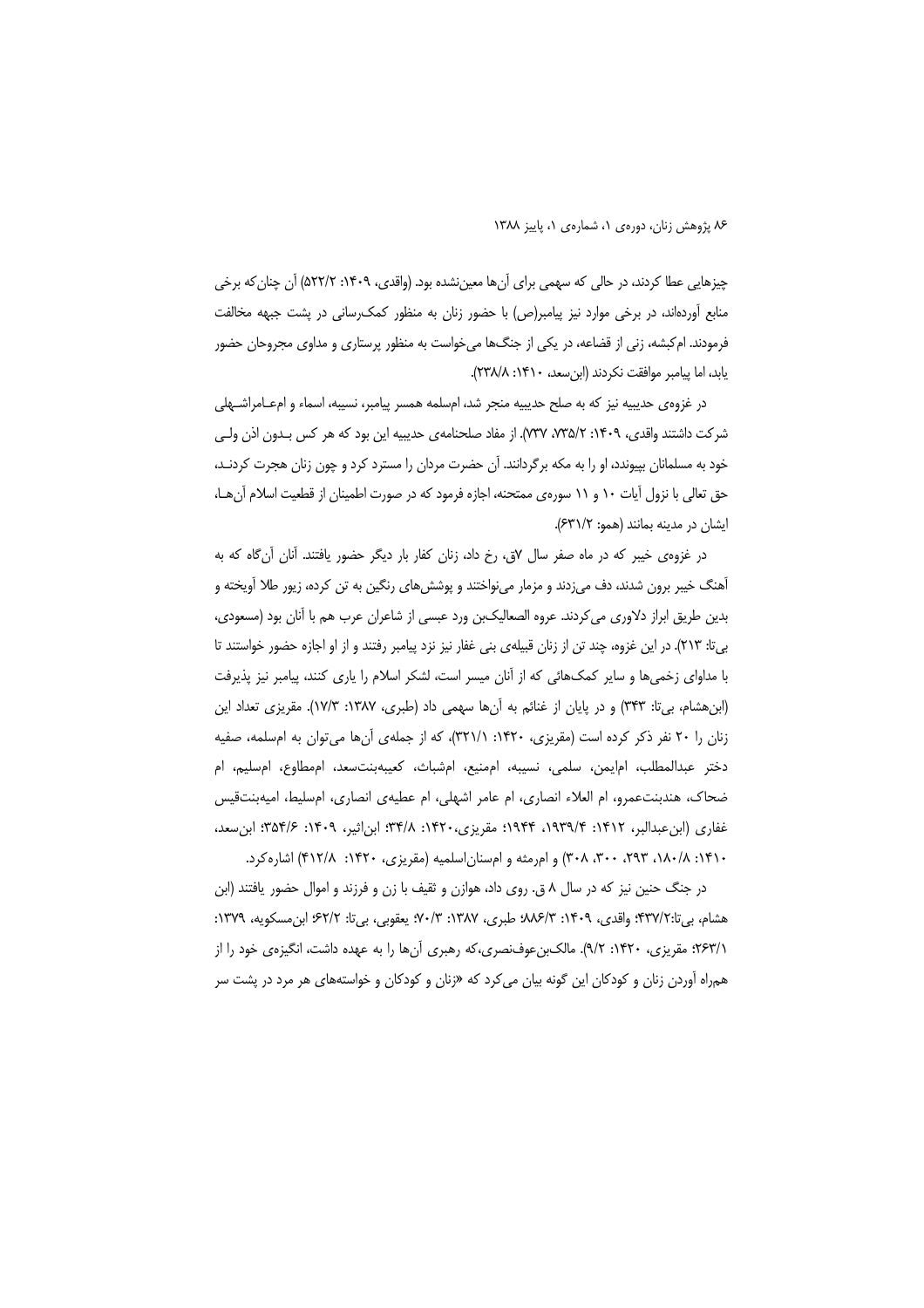وی باشد، تا در پاسداری شان جانانه بجنگند» (ابن هشام، بی تا:۴۳۸/۲)؛ واقدی،۴۰۹، "۰۸۷–۰۸۷؛ طبری، ١٣٨٧: ٧/٧: ابن خلدون، ١۴٠٨: ٢/٣۶٣: ابن|ثير،١٣٨۵: ٢/٢٦: مقريزي، ١٤٢٠: ٩/٢).

یس از شکست مشرکان در این جنگ بود که زن و فرزند و چهارپایانی که همراه آورده بودند غنیمتی شد، که خدا به پیامبر خویش عطا فرمود و اموال آنها بین قریشیان نومسلمان تقسیم گردید (طبری، ۱۳۸۷: ۷۰/۳). در این جنگ شش هزار زن و کودک اسیر شدند (ابن هشام، بی تا: ۴۸۸/۲؛ ابن مسکویه، ۱۳۷۹: ۲۶۴؛ طبری، ۱۳۸۷: ۸۶/۳). در این غزوه، لشکر اسلام نیز زنانی را همراه داشت، که از جملهی آنها می توان به نسیبه، ام سلیم، ام سلیط و ام الحارث اشاره کرد (ابن سعد،۱۴۱۰، ۲۰۰۸، ۳۰۸، ۳۱۲؛ مقریزی،۱۴۲۰؛ ۱۴/۲؛ ابن اثیر، ۱۴۰۹: ۳۱۲/۶)، که مقریزی از آنها به عنوان نیروی جنگی در این غزوه یاد میکند (۱۴۲۰: ۱۴/۲).

در غزوەي طائف نيز پيامبر بر طبق سنت خويش دو تن از همسران خويش، امسلمه (ابن هشام، بي تا: ۴۸۲/۲؛ واقدی، ۱۴۰۹: ۹۲۶/۳؛ این سیدالناس، ۱۴۱۴: ۲۵۰/۲، مقریزی، ۱۴۲۰: ۲۲/۲) و زینب بنت جحش (واقدي، ١۴٠٩: ٩٢۶/٣؛ ابن سيدالناس، ١۴١۴: ٢٨٠/٢، مقريزي،١۴٢٠: ٢٢/٢) را همراه برد. خويله، دختر حكيم بن|میه همسر عثمان بن مظعون نیز در این غزوه، سپاه اسلام را همراهی می کرد (ابن هشام، بی تا: ۴۸۴/۲).

نقش و حضور زنان در جنگها و لشکرکشیها در دورهی اسلامی، همیشه محدود به حضور در پشتجبهه و به منظور پرستاری، سقایی، طباخی و یا حضور به عنوان رزمنده و نیروی جنگی نمیشد، بلکه زنان در برخی از جنگها، گرچه سپاه را همراهی نمی کردند، اما به میزان توانائی خویش و از راههای دیگر، سپاه را یاری می کردند. آنگاه که لشکر اسلام برای جنگ تبوک آماده و برای لشکرکشی اعانه جمعأوری میشد، بسیاری از زنان، دست بندها، خلخالها، گردنبندها و انگشترهایی برای پیامبر فرستادند، تا آنها هم در این امر مشارکت داشته باشند (واقدی، ۱۴۰۹: ۹۲/۳–۹۹۱؛ مقریزی، ۱۴۲۰: ۴۸/۲).

بر اساس گزارش منابع، در برخی موارد نیز زنان در نقش نامهرسان و جاسوس برای یکی از طرفین جنگ ظاهر می شدند. چنانچه به هنگام تجهیز سیاه توسط پیامبر به منظور فتح مکه، از آنجا که پیامبر مقصد خود را مشخص نکرده بود، یکی از مهاجران به نام حاطب بن|بیبلتعه، به قریش نامه نوشت تا آنها را از این جریان، مطلع سازد. در این هنگام زنی با گرفتن مزد بسیار، این نامه را در میان گیسوان خود پنهان کرد، تا آن را به مکه برساند، اما این زن توسط امام علی(ع) و زبیر بن عوام دستگیر و نامه کشف شد (ابن هشام، بی تا: ۴۹۸–۳۹۸).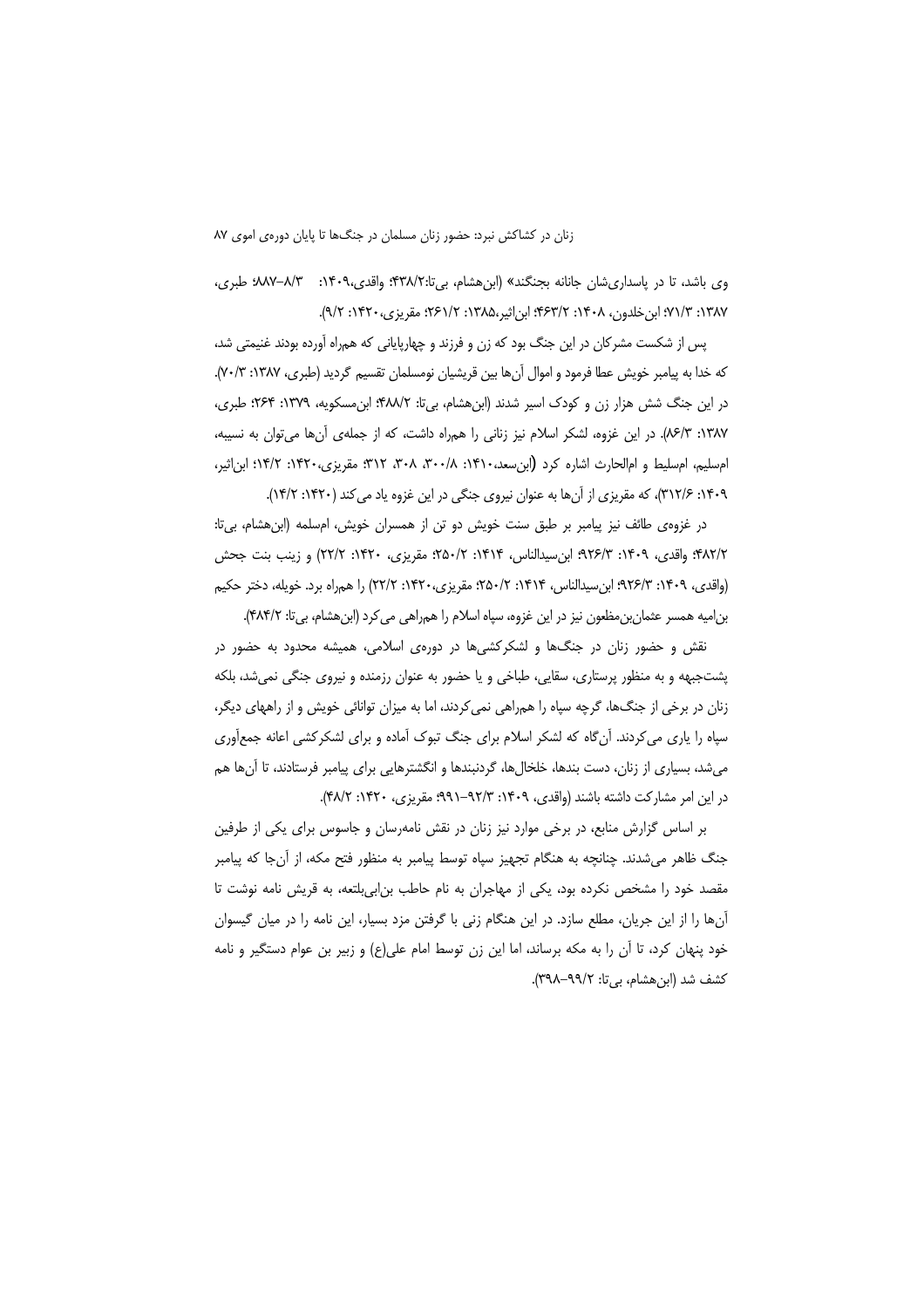٨٨ پژوهش زنان، دورهي ١، شمارهي ١، پاييز ١٣٨٨

يس از فتح مكه، پيامبر آن گاه كه از بيعت مردان فراغت يافت، با زنان بيعت كرد و گروهي از زنان مکه و از جمله هند، همسر ابوسفیان نزد وی آمدند. وی به سبب رفتاری که در غزوهی احد با حمزه کرده بود، نقابدار و ناشناس حضوریافت (طبری، ۱۳۸۷: ۲/۳–۶۱).

روند حضور زنان در جنگ@ا، در دورەی خلفاء نیز همچنان ادامه یافت. در جنگ خالد بن ولید با مسیلمه ی کذاب و قبیله ی یمامه، که ذکر آن گذشت، امتمیم، همسر خالدبن ولید (ابن مسکویه، ۱۳۷۹: ۲۸۵/۱) و نسیبه ی انصاري (ابن هشام، بي تا: ٢۶۶/١) ابن عبدالبر، ١۴١٢: ١٩٢٨/٣؛ ابن سعد، ١۴١٠/ ٣٠٠/٨ به بعد؛ مقريزي، ١۴٢٠: ٣٣٣/٨)، حضور داشتند. در همین جنگ بود که نسـیبه جنگیـد و مجـروح شـد (ابـنعبـدالبر،١۴١٢: ١٩٣٩/٢): مقریزی، ۱۴۲۰: ۳۳۴/۸؛ ابن سعد، ۱۴۱۰: ۳/۸۳۰۳به بعد).

درسال یازده هجری مردی به نام اسود عنسی، ادعای پیامبری کرد، گروه بسیاری از غیرمسـلمانان و مرتدان را گرد خود جمع نمود و به سرعت بر سراسر یمن چیره شد و شهربنباذان و گروهی از صـحابه را کشت. در جریان قیام مردم یمن علیه اسود نیز اصیلزادگان ایرانی ناچار از زن شهربـن بـاذان کـه «آزاد» نام داشت یاری خواستند. برخلاف کوشش مردان و پاری آزاد، دختر عم فیروز، اولین توطئهها با شکست روبرو شد. طبری و دیگر مورخان داستان قیام اسود عنسی و کوشش ایرانیان ساکن یمن را در کشـتن او، به تفصيل نقل كردهاند (طبري، ١٣٨٧: ٢٧٨/٣ به بعد؛ آذرنوش، ١٣٥۴: ٢٧۴).

در فتح شام نیز اعراب با زن و فرزند حضور داشـتند (واقـدی، بـی تـا: ۱۳۰؛ ابـن|عـثم، ۱۴۱۱: ۸۳/۱). نسیبه ی انصاری، اسماء، دختر ابوبکر و نعمانه دختر منذر و افراد دیگـر در ایـن جنـگ شمشـیر کشـیدند (واقدي، بي تا: ٣٠٠/٢).

در جنگ پرموک به سال ۱۳ ق. نیز زنان قریش، به هنگام ورود رومیان به اردوگاه مسلمانان شمشیر به دست گرفتند و مردانه جنگیدند و خوب امتحان دلیری دادند. امحکیم، دختر حارثبـن.هشــام، (طبــری، ۱۳۸۷: ۵۷۱/۳ ؛ ابن|ثیر، ۱۳۸۵: ۴۱۴/۲) و جویریه، دختر ابوسفیان که به همراه همسرش حضور یافته بود از جمله ی آنها بودند (طبری، ۱۳۸۷: ۴۰۱/۳).

در زمان خلیفهی دوم، عمربنخطاب، با گسترش فتوحات در سرزمینهـای همجـوار جزیـرهالعـرب و تداوم لشکر کشی.ها به سایر مناطق، و به ویژه ایران، زنان همچنان جایگـاه و نقـش فعـال خـویش را در جنگ@ا حفظ کر دند.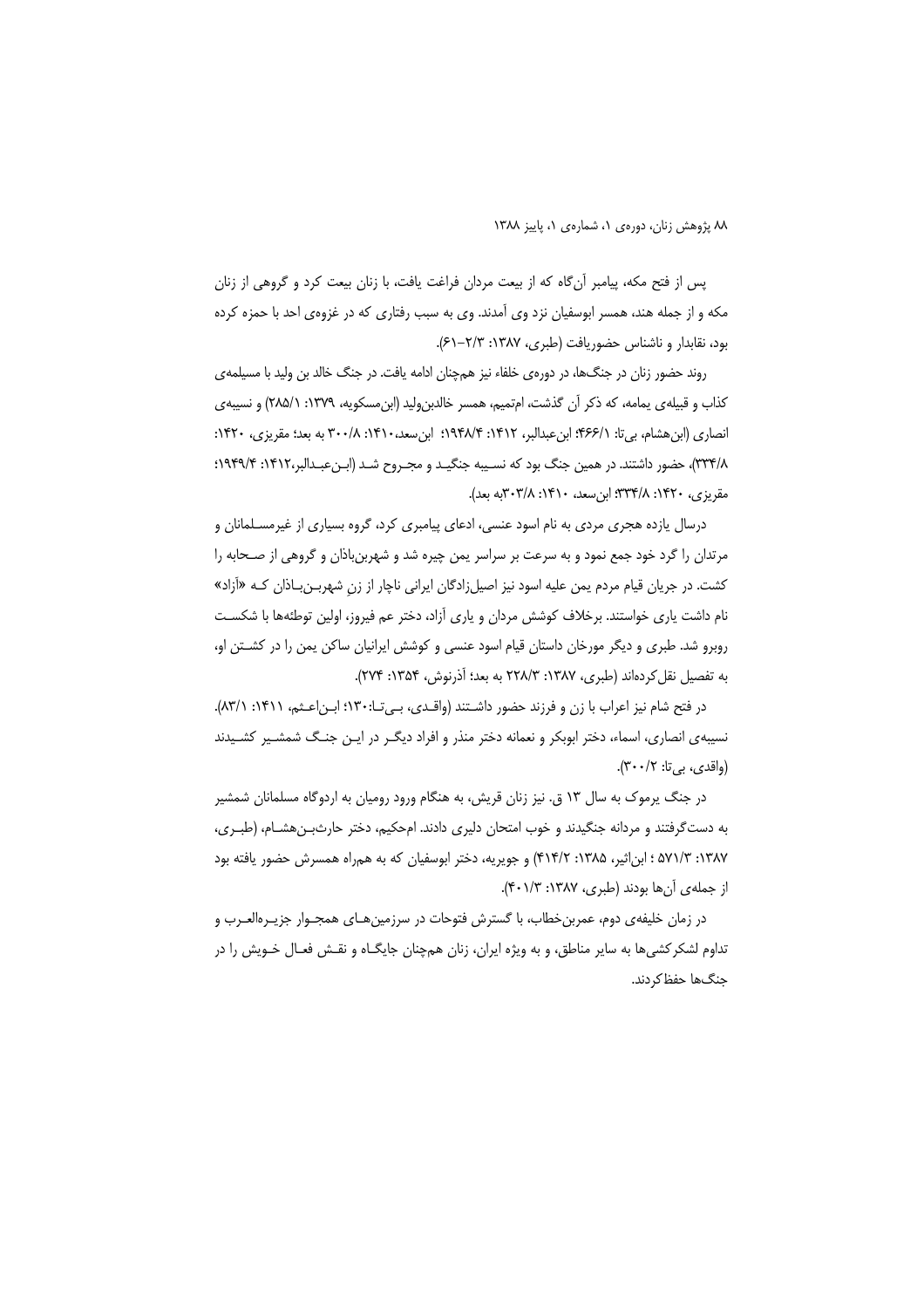در نبرد بویب نیز کـه بـه سـال ۱۳ق روی داد، زنـان و فرزنـدان جنگـاورانی کـه از مدینـه آمـده بودنـد، حضورداشتند (طبری، ۱۳۸۷: ۴۶۹/۳: ابن مسکویه، ۱۳۷۹: ۲۲۰/۱). زنان و فرزندان کسانی که از مدینـه آمـده بودند در قوادس ماندند و زن و فرزند جنگ جویان پیشین نیز در حیره استقرار داشتند (طبری، ۱۳۸۷: ۴۶۹/۴).

در نبرد قادسیه، سعدبن ابی وقاص، همراه با زنان و کودکـان رهسـیار ایـران شـد (طبـری، ۱۳۸۷: ۴۸۴/۳: بلاذري، ١٩٨٨: ٥٢-٤١٦؛ ابناثير، ١٣٨۵: ٢٧٧/٢؛ ابن خلدون، ١۴٠٨: ٥٣٣/٢). سعدبن ابي وقاص، با چهار هـزار نفر جنگاور و زن و فرزند به سوی عراق حرکت کرد، که عمر نیمی از این افراد را به سوی شام فرستاد (طبری، ۱۳۸۷: ۴۸۴/۳). این تعداد غیر از تعداد افرادی است که از سایر مناطق شبه جزیره راهی عراق شـدند (طبـری، ۱۳۸۷: ۴/۷۸۳). از جمله زنان حاضر در قادسیه، از همسر مثنیبنحارثه نام برده شده، که پس از کشته شـدن وي، به عقد سعدبن|بي وقاص در آمد (بلاذري، ١٩٨٨: ٢-٢٥١). «در اين جنگ، هيچ يک از قبايل عرب بيشتر از بجیله و نخع زن همراه نداشتند. نخعیان، هفتصد زن بیوه و بجیله هزار زن بیوه، که اینان بـه هـزار کـس از قبايل عرب و آنان به هفتصد كس ديگر ازدواج كردند» (طبرى، ١٣٨٧: ٥٨١/٣).

این گزارش طبری نشان دهندهی آمار بالای حضور زنان در این جنگ، نسبت به سایر جنگها و نبردها در این دوره و حتی در عصر نبوت میباشد. در غزوهها و جنگهای پیامبر، شاهد حضـور معـدود و محدود زنان در جنگ ها بودیم، حال آن که در این جنگ ها، فقط آمار زنانی که همسران خـود را از دسـت داده بودند، به حدود دو هزار نفر می٫سید. با توجه به این که زنان، جز افرادی معدود، قطعاً فاقــد توانــایی لازم برای مبارزه و جنگآوری هستند؛ در نتیجه همراه کردن شمار بالای زن و کـودک در ایـن جنـگ، بیشتر به مهاجرتهای دسته جمعی میماند تا لشکرکشیهای نظامی، از این رو میتوان احتمال داد که از این زمان، اندیشهی استقرار اعراب در ایران در ذهن سران و حکام عرب شبهجزیره شکل گرفته بـود و بـا این هدف و انگیره به چنین کاری اقدام کردند (دهقان پـور، ۱۳۸۸: ۵۲ بـه بعـد) در ادامـهی بحـث ایـن فرضیه، بیشتر به اثبات خواهد رسید.

وقتی عمر به سعد دستور پیشروی به منظور فتح مداین را داد، به او فرمان داد تا زنان و نانِ خوران را در عتیق واگذارد و گروهی از سپاهیان را برای حفاظت از آنها معین کند و سعد نیز چنان کـرد (طبـری، ۱۳۸۷: ۶۱۸/۳؛ ابن|ثیر، ۱۳۸۵: ۵۰۵/۲). عمر همچنین دستورداد، نیروهایی که حفاظت از زنان و فرزندان را در این ناحیه به عهده میگیرند از غنایم سهمی برگیرند (ابن اثیر، ۱۳۸۵: ۵۰۵/۲).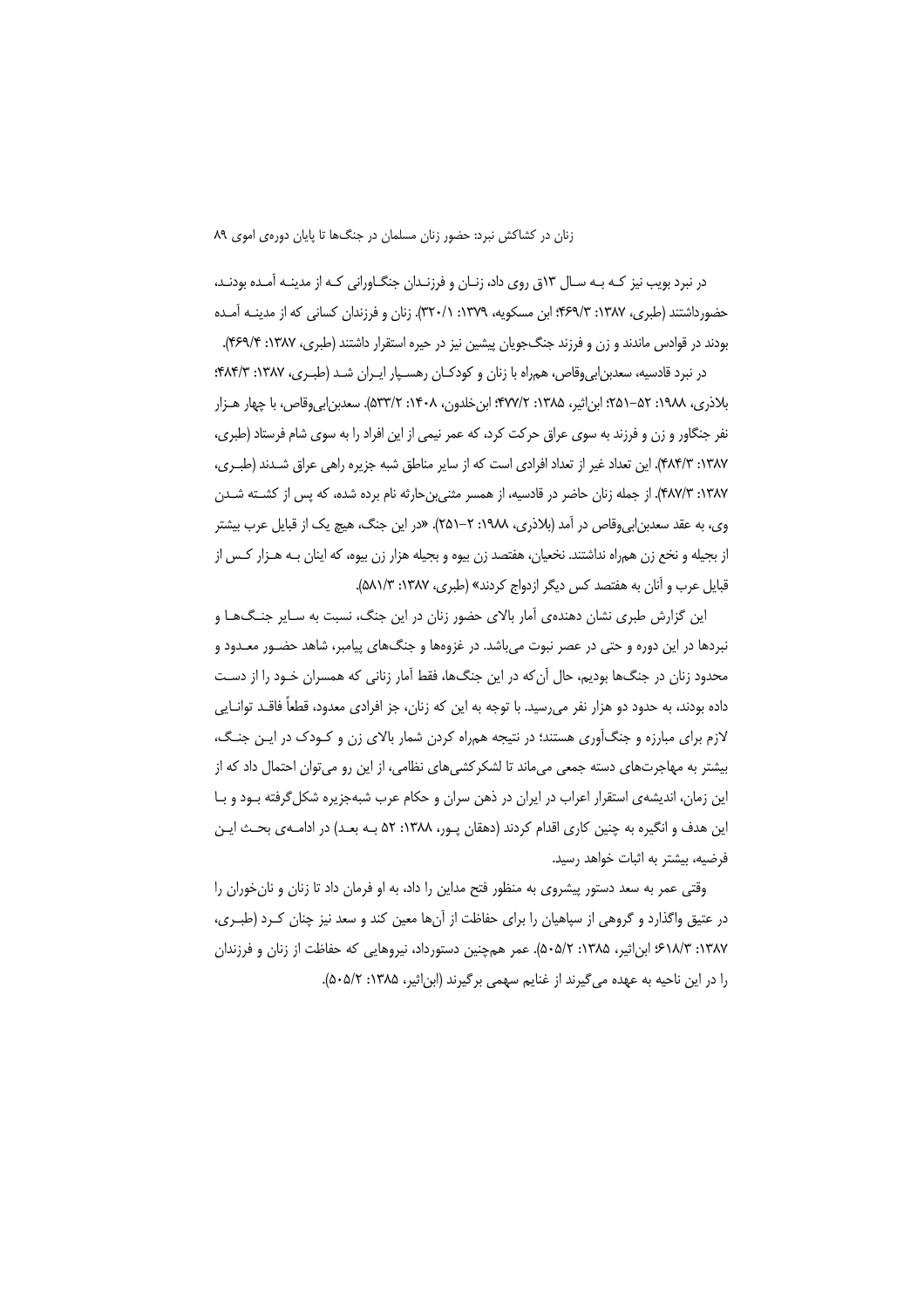يس از فتح مداين، زنان و كودكان مسلمان از عتيق به اين ناحيــه منتقــل شــدند (طبــري، ١٣٨٧: ۴۰/۴): ابن خلدون، ۱۴۰۸: ۵۳۷/۲؛ ابن مسکویه، ۱۳۷۹: ۲۶۰/۱). وقتی سعد در مداین فرودآمد و منزل ها را تقسیم کرد، زن و فرزند افراد را بیاورد و در خانههایی که وسایل زندگی داشت، جایداد. این افراد در مداین استقرار یافتند تا مسلمانان از جنگ جلولاء، تکریت و موصل فراغـت یافتنـد و آن گـاه در سـال ۱۷ق، که بنیان کوفه گذارده شده، به سوی این شهر رهسیار شدند (طبری، ۱۳۸۷: ۲۱/۴، ۴۰؛ ابـن خلـدون، ٠١۴٠٨: ٥٣٨/٢؛ ابن مسكويه، ١٣٧٩: ٢٤٠/١).

در دو روز اغواث و ارماث، یعنی در روز اول و دوم قادسیه، زنان و کودکان بر تپهها گور میکندند (طبـری، ۱۳۸۷: ۵۵۰/۳ ابن|ثیر، ۱۳۸۵: ۴۴۷/۲؛ ابـنخلـدون، ۱۴۰۸: ۵۳۳/۲) و دو هـزار و پانصـد تـن از جنـگ|َوران قادسیه را به خاک سپردند (طبری، ۵۵۰/۳). در روز عماس، روز سوم جنگ قادسـیه نیـز، زنـان بـه زخمیـان رسیدگی می کردند (طبری، ۱۳۸۷: ۵۰۳/۳: ۵۰۳/۳) ابن مسکویه، ۱۳۷۹: ۱۳۸/۱). ام کثیر، همسر همان بن حارث نخعی می6وید: «ما با شوهران خود در قادسیه بودیم و چون خبر آمد که جنگ به سر رسید، لباس به خود پیچیدیم و قمقمههای آب برگرفتیم و سوی زخمیان رفتیم و هر که از مسلمانان بود به او آب دادیم و از جا بلنـدکـردیم و هر که از مشرکان بود خلاصش کردیم و کودکان نیز به دنبال ما آمدند، که ایـن کـار را بـه آنهـا سـپردیم»  $(A\Lambda)/T$ : ۱۳۸۷ م).

از نکات جالب توجه در جنگهای اعراب با ایرانیان آن که، در این جنگها نه تنها هیچ گزارشی از حضور زنان ایرانی در دست نیست، بلکه ایرانیان همزمان با جنگها، زن و فرزند و اموال خویش را نیز به جاهای امن میفرستادند (طبری، ۱۳۸۷: ۲۷/۴).

پس از فتح مداین یزدگرد، زن و فرزند را به حلوان فرستاد و هر چه از مال و اموال را که میتوانست با خود برد (طبري، ۱۳۸۷: ۵۳۷/۲؛ دینوري، ۱۳۶۸: ۱۲۶)، خـرّزاد، نیــز در جنــگ جلــولاء، زن و فرزنــد و اموال را به خانقین فرستاد (دینوری، ۱۳۶۸: ۱۲۷).

در دورهی عثمان و به سال ۲۷، ۲۸ق، در جنگ با روم و فتح قبرس، عثمان، مردم را برای حضور در این جنگ مخیر کرد. به پیشنهاد معاویه جمعی از صحابه چون ابوذر و ابودرداء و شداد بن|وس و عباده بنصامت و همسرش امحرام، دختر ملحان داوطلب نبرد شدند (ابن خلدون، ۱۴۰۸: ۵۷۶/۲؛ ابن اثیر، ۱۴۰۹: ۱۸/۶– ٣١٧). ام درام، پس از فتح قبرس در همان جا درگذشت (ذهبی، ١۴١٣: ٣١٧/٢؛ ابن حبان،١٣٩٣: ٢٤٨/٢). قبر وى به اسم قبر «المرأه الصالحه» در قبرس مشهور است (زركلي، ١٩٨٠: ١٧٢/٢).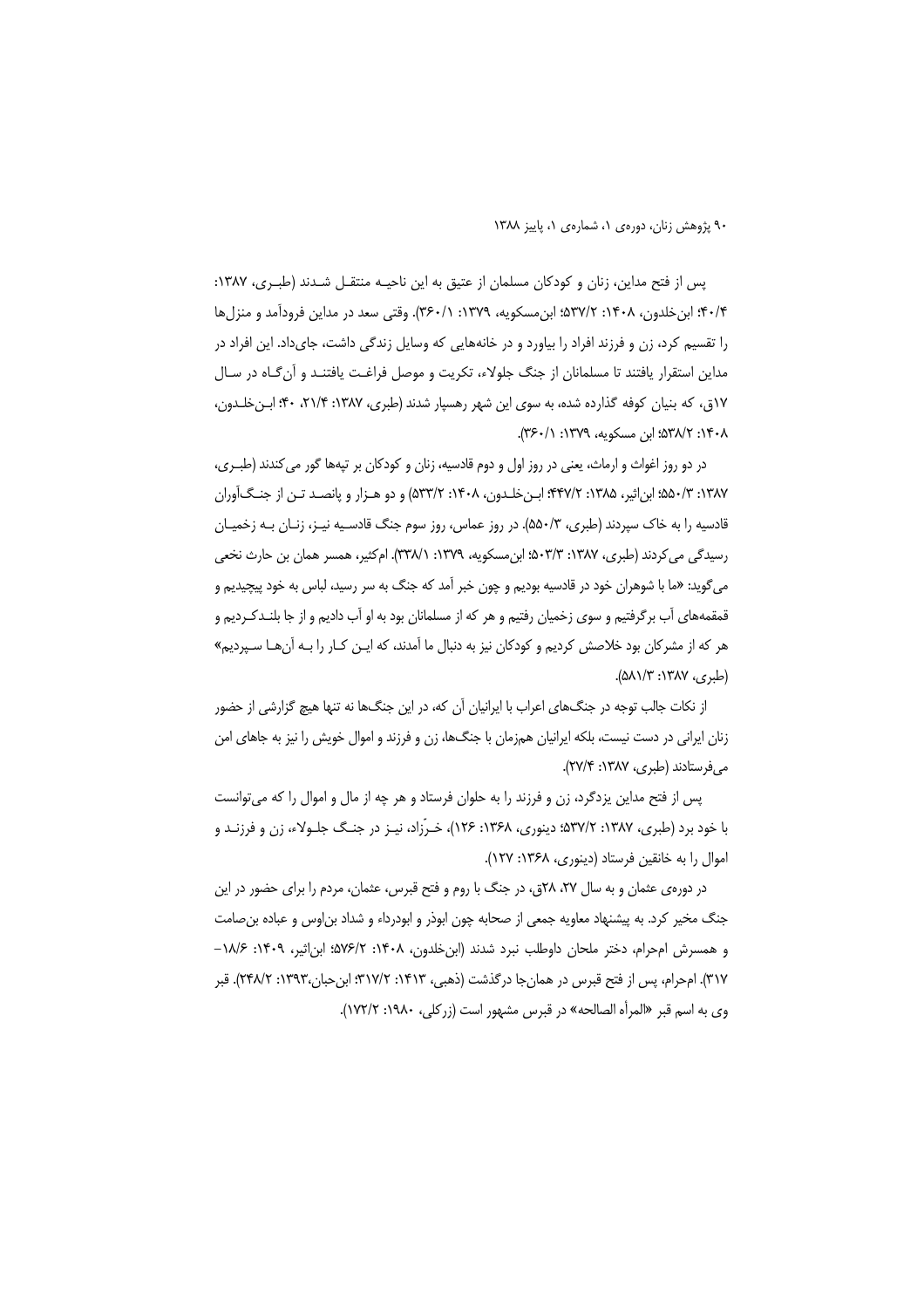یکی از صحنههای نادر در جنگهای تاریخ اسلام، که در زمان خلافت علی(ع) و به سال ۳۶ق، روی داد، حضور عایشه، همسر پیامبر، در رأس و رهبری جنگ جمل و به بهانهی خونخـواهی عثمـان اسـت (طبـری، ١٣٨٧: ٣٨٧/٣؛ بعد؛ ابن|عثم، ١۴١١: ٣٢٩/٢؛ ٩٤٩ به بعد؛ ابن|ثير، ١٣٨۵: ٢٠۵/٣؛ ٢٠٥/٢ به بعـد؛ دينـوري، ١٣۶٨: ١٣٤ بـه بعد؛ مقدسی، بی تا: ۲۱۱/۵؛ ابن مسکویه، ۱۳۷۹: ۱۴۸/۱؛ ۴۶۸/۱ به بعد؛ ابن خلدون، ۱۴۰۸: ۶۰۶/۲). علی(ع) در نامـهای به عایشه نوشت: «.. ادعا می کنی به سبب اصلاح کار مسلمانان از خانه بیرونآمدهای، خود با من بگوی زنـان را با لشکر کشیدن و میان مردان اصلاح کردن چه کار باشد» (ابـن|عـثم، ۱۴۱۱: ۴۶۵/۲). جاریـهبـنقدامـهی سعدی نیز به وی گفت: «ای مادر مؤمنان، کشته شدن عثمان سبکتر از کار توست کـه از خانـه خـویش در آمدهای و بر شتر ملعون آماج سلاح شدهای، در پردهی حرمت خدا بودی، پـردهی خـویش دریـدی و حرمـت خویش ببردی، هر که جنگ ترا روا داند، کشتنت را نیز روا داند» (طبری، ۱۳۸۷: ۴۶۵/۴).

يس از جمل، على(ع) جماعتي از زنان بصره را گفت تا عمامه ببندند و در پوشش مردان، عايشه را تا مدينه همراهی کنند. این افراد علاوه بر مردانی بودند که با وی همراه شدند (ابـناعـثم، ۱۴۱۱: ۴۸۷/۲). تعـداد ایـن زنان، چهل نفر گزارش شده و محمدبن ابی بکر، برادر عایشه نیز آنان را همراهـی مـی کـرد (ابـن|ثیـر، ۱۳۸۵: ٢/٨٨/٣؛ ابن خلدون، ١٤٠٨: ٤٠۶/٢).

زنان مسلمان در جنگها، علاوه بر پرداختن به پرستاری، سقایی، جنگ و…، بعضاً به فعالیتهایی برای تحریک مردان سیاه خویش نیز دست می;دند. دو مورد از این نمونهها، در جریان جنگ صـفین، به سال ۳۶ قمری و در جریان رویارویی امام علی(ع) در مقابل معاویه گزارش شده است. در این جنگ سوده، بنت عمارهی همْدانی، یکی از شیعیان علی(ع)، برای تهییج برادر خویش و همرزمـان وی شـعر میسرود (ابن طیفور، بی¤ا: ۳۰) از ام|لخیر، بنت حریش نیز در این جنگ، به عنوان سخنور صـفین پـاد شده است. وی با ایراد خطبه، سربازان فراری سپاه امام را به جنگ فرا میخواند (ابن طیفور، بیتا: ۳۶به بعد؛ قس: جوادی آملی، بی تا:۲۹۷به بعد).

در بین خوارج، حضور زنان به عنوان نیروی جنگی بسیار مرسوم بود. ابومریم خارجی، مولی بنی حـارث بن کعب، نخستین کس بود که زنها را تجهیز و به قیام دعوت کرد. وی دو زن به همراه داشت، به نامهـای قطام و کحیله. ابوبلال آن گاه که با اعتراض ابوبلال بن|دیهی خارجی مواجـه شـد، پاسـخ داد کـه زن هـا در جنگهای پیامبر همکاری میکردند و زنان مسلمان در جنگ شام نیز حضور داشـتند و سـپس آن دو زن را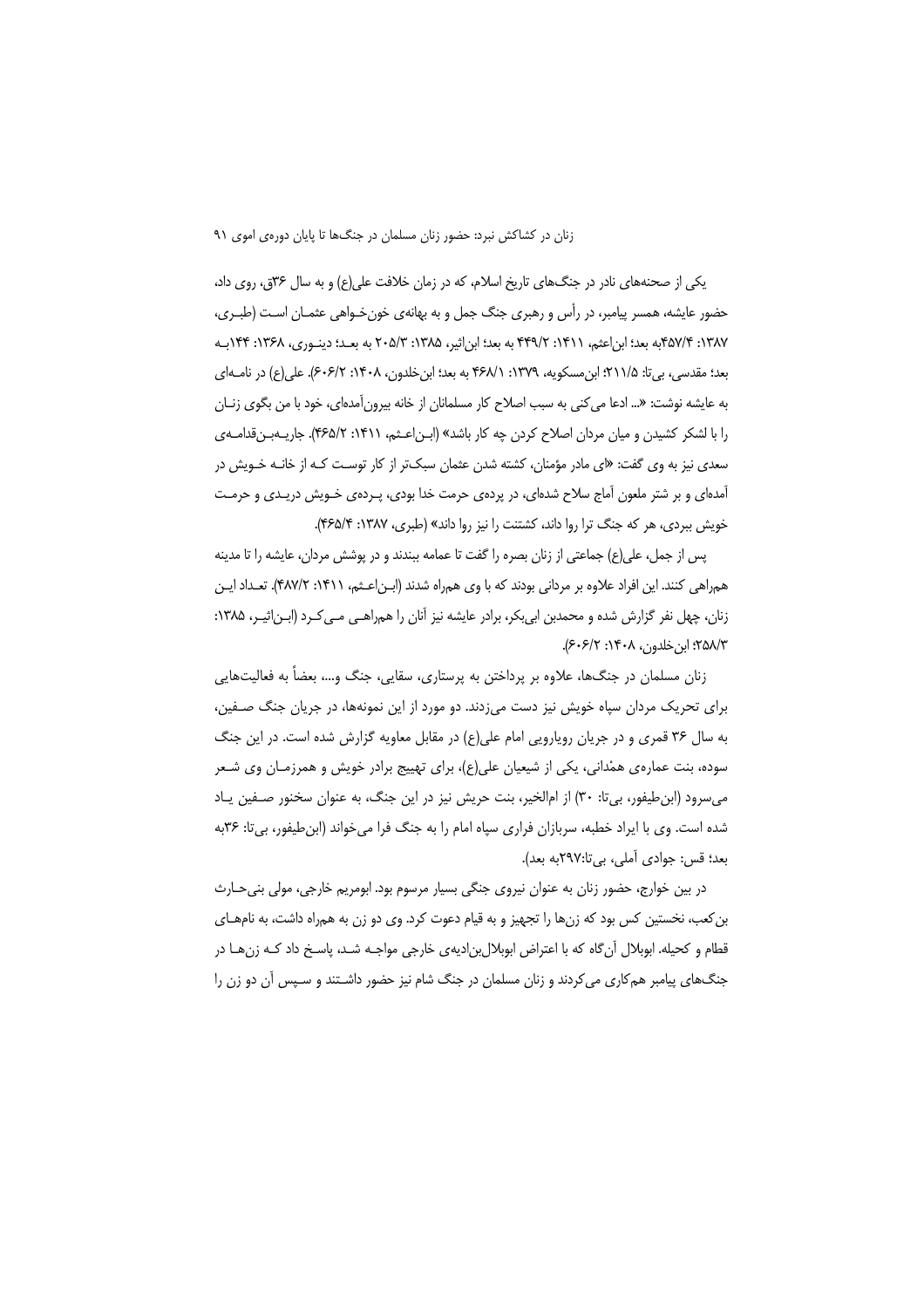برگرداند (ابن|ثیر، ۱۳۸۵: ۱۳/۳–۴۱۲). ابوبلال بن|دیه ی خارجی به لشکر کشی و جهاد معتقد نبـود و قیـام زنان و شركت آنان با مردم را حرام می دانست (همو: ۵۱۸/۳).

غزاله<sup>۵</sup> یکی دیگر از زنان خارجی بود که در لشکرکشی و جنگها همسرش، شبیب را همراهـی مـی *ک*ـرد (ابن اعثم، ١۴١١: ٠٨٧-٥٩٩؛ يعقوبي، بي تا: ٢٧٣/٢؛ طبري، ١٣٨٧: ٢٢٤، ٢٢٣،٢٧١)؛ مقدسـي، بـي تـا: ٣٣/۶؛ ابـن خلدون، ۱۴۰۸: ۱۹۰/۳؛ ابن ابی الحدید، ۱۳۷۸: ۲۶۹/۴). در یکی از لشکر کشی های شبیب بـه کوفـه، مـادرش، جهیزه و همسرش، غزاله به هم٫راه دویست و پنجاه زن دیگر حضور داشتند، در حالی که همه مسلح بودند (ابن اعثم، ١۴١١: ٠/٠٨-٥٩: بغدادي، ١۴١١: ١٢–١١١). در همين جنگ نيز جهيزه و غزاله كشتهشدند (ابن خلكان، بیتا: ۴۵۵/۲). از جمله هجوهایی که برای حجاج گفتهاند، این که «غزاله با دویست سوار، عـراق را بـه شـیون درآورد و سواران غزاله به غارت پرداختند، اسپر گرفتند و خراج بستند» (مقدسی، بی تا: ۳۳/۶).

در دورهی اموی نیز حضور زنان در جنگها، همانطور که بلاذری می گوید، بیشتر بـه همـان علـت سابق، ادامهیافت. وی میگوید: «بنیامیه این کار را به خاطر آن انجام میدادند که جنگجویـان از غیـرت بر حرم خود در جنگ به جد باشند» (۱۹۸۸: ۱۶۷).

سنت حضور زنان در جنگهای خوارج به عنوان نیروی جنگی همچنان ادامه یافت، چنان که پـس از قتل قطریبن فجاءه در طبرستان، پانزده زن و یک پیرزن عرب در محل قتل وی، در حالی که مسلح بـه شمشیر بودند، مشاهده شدند (طبری، ۱۳۸۷: ۶/ ۳۰۹).

از نیمهی دوم قرن اول هجری، حضور زنان و کودکان را بیشتر در قالب لشـکر کشـی۵ـای بزرگـی شاهد هستیم، که بیشتر به مهاجرتهای بین|لمللی شبیه هستند. در سال ۵۱ ق، ربیعبنزیادحارثی، که به امارت خراسان رسیده بود، به همراه پنجاه هزار مرد جنگی و خانواده و زن و فرزنـد، کـه در میـان آنهـا بریدهبن حصیب و ابوبرزه، از صحابهی پیامبر هم حضـورداشـتند، رهسـپار خراسـان شـد (طبـری، ۱۳۸۷: ۲۸۶/۵؛ ابناثیر، ۱۳۸۵: ۴۸۹/۳). حضور ربیع بن زیاد، به همراه عدهی زیادی از زن و فرزند در خراسـان را میتوان از بزرگترین مهاجرتهای اعراب مسلمان پس از دورهی اسلامی و آغاز فتوحات دانست، کـه در نیمهی دوم قرن اول هجری روی داد (دهقان پور، ۱۳۸۸: ۹۵ به بعد).

<sup>°.</sup> غزاله، همسر شبیببن یزیدبننعیمشیبانیحروری، از زنان مشهور به شجاعت و سلحشور بود که در موصل متولد شد و با همسرش بر عبدالملک بن مروان در ایام ولایت حجاج بر عراق خروج کرد (۷۶ق)(زرکلی، اعلام، ۱۱۸/۵).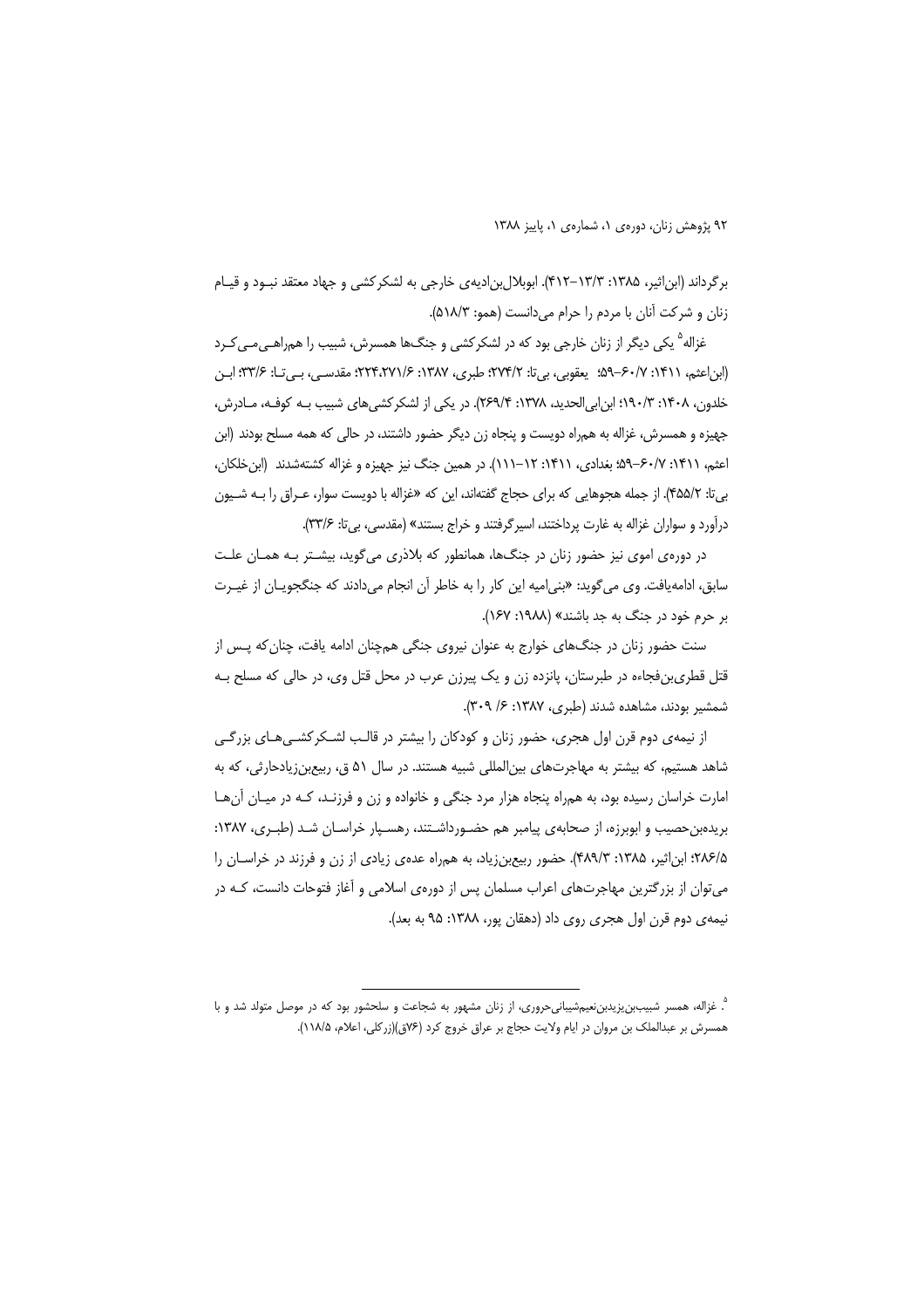در قیام و مبارزهی امام حسین(ع) در سال ۶۱ ق، بر ضد بی عدالتی هـای دورهی امـوی کـه یکـی از صحنههای دلخراش تاریخ اسلام و شیعه را رقم زد، زنان و خاندان وی نیز حضور داشتند (طبری، ۱۳۸۷: ۴۰۰/۵ ۴۰۰/۵ به بعد؛ ابن|ثیر، ۱۳۸۵: ۳۷/۴به بعد؛ دینوری، ۱۳۶۸: ۲۴۴). آنگاه که حسـین(ع) از مدینــه عازم عراق شد، ابن عباس به وي گفت: «اگر مي روي، زنان و كودكانت را نبر، به خـدا مـي ترسـم چنــان کشته شوی که عثمان کشته شد و زنان و فرزندانش او را می نگریستند» (طبری، ۱۳۸۷: ۳۸۴/۵).

در جنگی که بین امام حسین(ع) و پزیدبن،معاویه به سال ۶۱ ق، روی داد، علاوه بر زن و فرزند ایشان، زنان برخی از اصحاب نیز به همراه همسرانِشان حضور داشتند. عبداللهبنِ عُمیر کلبی، یکی از ساکنان کوفه به همراه همسرش، اموهب، به امام حسین(ع) پیوست (طبری، ۱۳۸۷: ۴۲۹/۵؛ ابن|ثیر، ۔۱۳۸۵: ۶۵/۴). اموهب میخواست در پیکار با دشمنان حسین(ع) شرکت کند، اما امام حسین(ع) با این توجیه که جهاد برای زنان نیامده، او را از رفتن به میدان منصرف کرد (طبری، ۱۳۸۷: ۴۳۰/۵)؛ ابن اثیر، ۱۳۸۵: ۶۵/۴).

در سال ۶۱ ق، که سلمبنزیاد، به عنوان حاکم خراسان و سیستان، با چند هزار نیرو به سمت ایران حرکت کرد، همسرش اممحمد، دختر عبداللهبنعثمان نیز با وی بود. وی نخستین زن عرب بود که از نهر (بلخ) گذشت (بلاذري، ١۴١١: ٣٩٩؛ طبري، ١٣٨٧: ٢٧٣/٥؛ ابن|ثير، ١٣٨۵: ٩٧/۴).

سلم آن گاه که به غزای سمرقند می رفت، همسر خویش را نیز همراه برد و در آنجا پسری به دنیاآورد، که او را صغدی نام نهاد (طبری، ۱۳۸۷: ۲۷۳/۵؛ این اثیر، ۱۳۸۵: ۹۷/۴). آن طور که منابع آوردهاند، اممحمد، با همسر فرمانروای سغد روابطی دوستانه برقرار کرد و برای جشن زایمان خویش، تاج وی را به عاریت گرفت و باز پس نداد و چون بازگشتند آن را با خویش همراه برد (بلاذری، ۱۹۸۸: ۳۹۹: شابری، ۱۳۸۷: ۲۷۴/۵).

حضور زنان در جنگ0ا، تا پایان دورەی مورد بحث، یعنی ۱۳۲ق، همچنان ادامه یافت. سوره بن حرتمیمی، عامل سمرقند، که در ۱۱۲ق به جنگ ترکان رفت، زن و فرزند خود را نیز همراه برد و پس از کشته شدن وی در جنگ، جنیدبنِ عبدالرحمان، والی خراسان، اَنها را به مرو فرستاد (طبری، ۱۳۸۷: ۷۷–۷۸). در جنگ جنید با خاقان ترک نیز، جنید دستور داد تا زن و فرزند را همراه بردارند (همو: ۸۲/۷).

در سال ۹۰ ق، قتیبه به فتح بخارا رفت و از ترکان شکست خورد. طبری در جریان گزارش این جنگ، از حضور زنان در ارودگاه قتیبه خبر میدهد (۱۳۸۷: ۴۴۶/۶). به سال ۹۶ ق، نیز که قتیبه به غزای کاشغر رفت، زن و فرزند و کسان را همراه برد. وی این کار را به علت ترس از سلیمان بنعبدالملک انجــام داد و خــانوادهی خویش را در سمرقند جای داد (طبری، ۱۳۸۷: ۵۰۰/۶).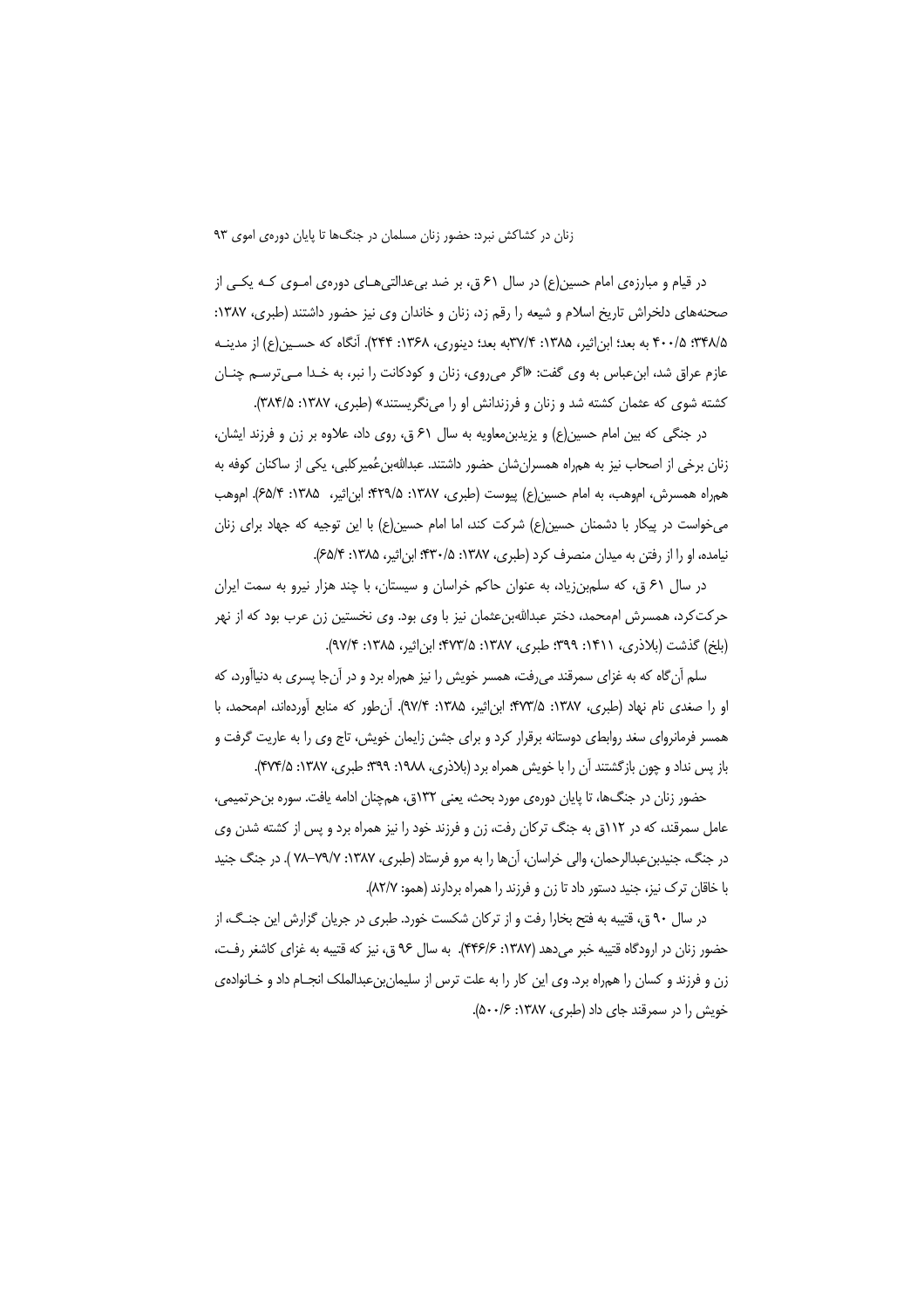در سال ۱۳۲ق، که بیست هزار رومی به ملطیه <sup>۶</sup> تاختند، اهل شهر دروازهها را بستند و زنـان عمامـههـا بـه سرنهاده، بر برجها فراز شدند و به جنگ پرداختند (بلاذری، ۱۹۸۸: ۱۸۶).آنطور که بلاذری روایت می کند، حضـور زنان در جنگ ها و لشکر کشی ها به همراه مردان در دورهی بعد، یعنـی در دورهی عباسـیان نیـز، همچنـان تـداوم داشت. مسلمهبن عبدالملک، در جنگ عموریه زنانش را همراه برد و جمعی با وی بودند نیز چنین کردند (همو: ۱۶۷).

## نتىجەگىرى

در مورد نقش و حضور زنان در فعالیتهای اجتماعی و سیاسی اسلام و به ویژه جهاد بایـد گفـت، زن در این عرصه، موجودی منفی یا مهرهای متروک و مطرود نبوده، بلکه از آغاز بعثت پیامبر، دوشادوش مردان در صحنههای مختلف اجتماعی، سیاسی و…، حضور داشته و نقش مؤثر و مثبتی ایفـاء نمـوده اسـت. زن مسلمان در صدراسلام، برای دفاع از اسلام، شکنجهها را به جان خرید و بـرای حفـظ عقیـدهی خـویش، جلای وطن کرد و در میدان جنگ و جهاد نیز نه تنها پابهپای مردان حضور یافت، بلکه به گـاه ضـرورت شمشیر کشید و دلاورانه جنگید. مشارکت دادن زنان در جنگ۱ها با اهداف و انگیـزههـای مختلـف انجـام می گرفت. در سیاه اسلام، زنان به منظور انجام کارهای پشت جبهه همچون آبرسانی، آشپزی، مـداوای زخمیان و…، حضور می یافتند، با این همه به مواردی از حضور آنان در جنگ ها، در مقام رزمنده نیـز اشـاره شده است. مشرکان، به منظور تحریک غیرت و شجاعت جنگجویان خویش، زنان را در پشت سـر سـیاه قرار می‹دادند، زیرا نگرانی از اسارت زنان مسئلهای کاملاً جدی بود. در مـواردی نیـز از زنـان بـه عنـوان سیاهی لشکر و برای فریب سیاه مقابل استفاده می کردند. زنان در جنگها، گاه نیز با خواندن شعر و ایقاع دف مردان را تحریک می کردند. در جنگهای صدر اسلام، گاه ملاحظه می کنـیم کـه محـدود آنــان بــا کمک مالی و در بعضی موارد، جاسوسی برای یکی از طرفین جنگ، در این امر مشارکت می کردند. رونـد حضور زنان در سه دورهی عصر نبوت، دورهی خلفای راشدین و دورهی امویان در هر دو سـپاه اسـلام و

<sup>&</sup>lt;sup>7</sup>. ملطیهای شهری است در مرز بین جزیره و شام. این شهر را اسکندر مقدونی تأسیس کرد و مسجد جامع آن را صحابه و تابعان بنا كردند (ياقوت حموي، معجم|لبلدان، ١٩٢/٥؛ هروي، علىبن|بوبكر، الاشارات الى معرفه زيارات، ٥۶) اين ناحيه را حبيببن مسلمه فتح کرد و سپس بار دیگر و زمانی که معاویه به ولایت شام و جزیره رسید، حبیببن،سلمه را فرستاد و او دیگر بار این ناحیه را به عنوه فتح كرد و مسلماناني را به همراه عامل شهر در آنجا گماشت (بلاذري، فتوح، ۱۸۵؛ حميري، الروض المعطار، ۵۴۵).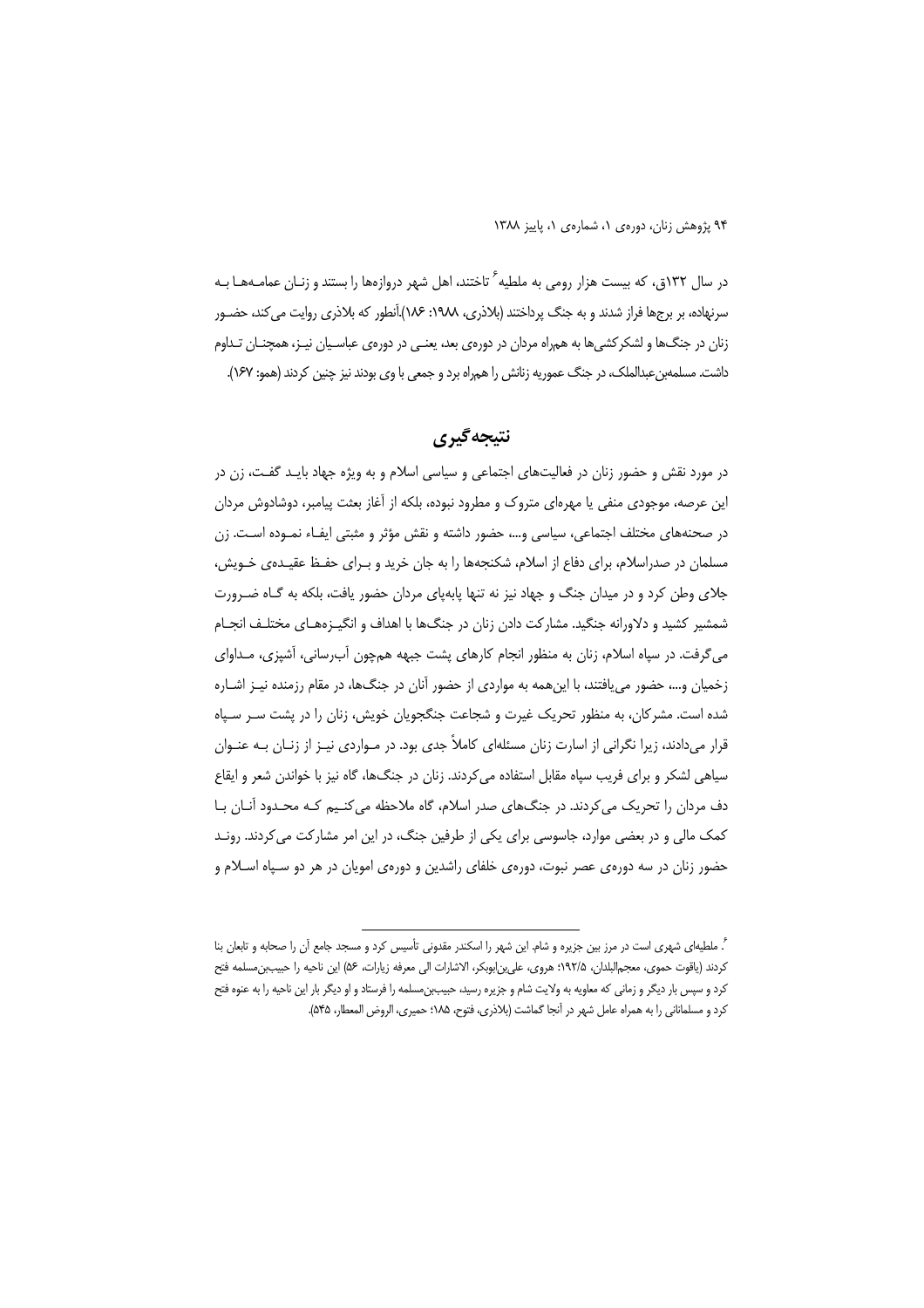کفر تداوم داشت. با این تفاوت که انگیزهها و نحوهی حضور و آنان در این جنگ@ا، در این سه دوره و در دو سياه متفاوت بود.

### منابع

قرأن

آ**ذرنوش، آذرتاش (۱**۳۵۴) راههای نفوذ فارسی در فرهنگ و زبان تازی (پیش از اسلام)، تهران، دانشگاه تهران. **ابن|بي|لحديد** (١٣٧٨/ ١٩۵٩م ) شرح نهج البلاغه، دار إحياء الكتب العربية، عيسى|لبابي الحلبي و شركاءه.

ابن اثير، على بن ابى الكرم (١٣٨٥/١٣٨٥) الكامل في التاريخ، بيروت، دارصادر- دار بيروت.

–––––– ( ١۴٠٩/ ١٩٨٩) اسد الغابة في معرفة الصحابة، بيروت، دارالفكر.

**ابن حبان**(١٣٩٣) الثقات، حيدر آباد دكن، مؤسسه الكتب الهند.

**ابن حجرعسقلاني** (بيتا ) فتح الباري، بيروت، دارالمعرفة للطباعه و النشر.

–––– (١٩٨۴/١۴٠۴) تهذيب التهذيب، بيروت، دارالفكر للطباعه و النشر و التوزيع.

–––––(١٩٦٥/ ١٩٩٥) الاصابه في تمييز الصحابه، تحقيق عادل احمد عبدالموجود و على موحد معوض، بيروت، دارالكتب العلميه، ط الاولى. **ابن حنبل، احمد** (بیتا) مسند احمد، بیروت، دارصادر.

ا**بن خلدون، عبدالرحمن بن محمد** (١٤٠٨/ ١٩٨٨) العبر(تاريخ)، تحقيق خليل شحاده، بيروت، دارالفكر، ط.الثانيه.

**ابن خلكان** (بيتا) وفيات الاعيان و أنباء أبناء الزمان، تحقيق: احسان عباس، لبنان، دارالثقافه.

ا**بن|عثم، احمد** (١٩٩١/١٩٩١) الفتوح، تحقيق على شيري، بيروت، دارالاضواء، ط. الاولى.

**ابن سعد، محمد** (١٩٩٠/١۴١٠) طبقات الكبرى، تحقيق محمد عبدالقادر عطا، بيروت، دارالكتب العلميه، ط. الاولى.

**ابن سيدالناس** (١۴١۴/ ١٩٩٣) عيون الأثر في فنون لمغازى و الاثر، تعليق ابراهيم محمد رمضان، بيروت، دارالقلم، ط.الاولى. ابن طيفور (بي تا) بلاغات النساء، قم، مكتبه بصيرتي.

**ابن عبدالبر، يوسف بن عمر** (١٩٩٢/١٤١٢) استيعاب في معرفة الأصحاب، تحقيق على محمد البجاوي، بيروت، دارالجيل، ط. الأولى. **ابن ماكولا** (بي تا) اكمال الكمال، دارإحياء التراث العربي.

ابن مسكويه، ابوعلى (١٣٧٩)تجارب الامم، تحقيق ابوالقاسم امامي، تهران، سروش، ط.الثانيه.

ابن هشام، عبدالملك (بيتا ) سيره النبويه، تحقيق مصطفى السقا و ابراهيم الأبياري و عبدالحفيظ شلبي، بيروت، دارالمعرفه. العيني (بيتا)، عمده القاري، بيروت، دارإحياء التراث العربي.

بخاري (١۴٠۶/ ١٩٨۶) ادب المفرد، بيروت، مؤسسه الكتب الثقافه.

**بغدادي، عبدالقاهر** (١٩٩٠/١٩٩١) الفرق بين الفرق، تحقيق محمد محي الدين عبدالحميد، بيروت، مكتبة العصرية.

بلاذري، احمدبن يحيى (١٩٨٨) فتوح البلدان، بيروت، دار و مكتبه الهلال.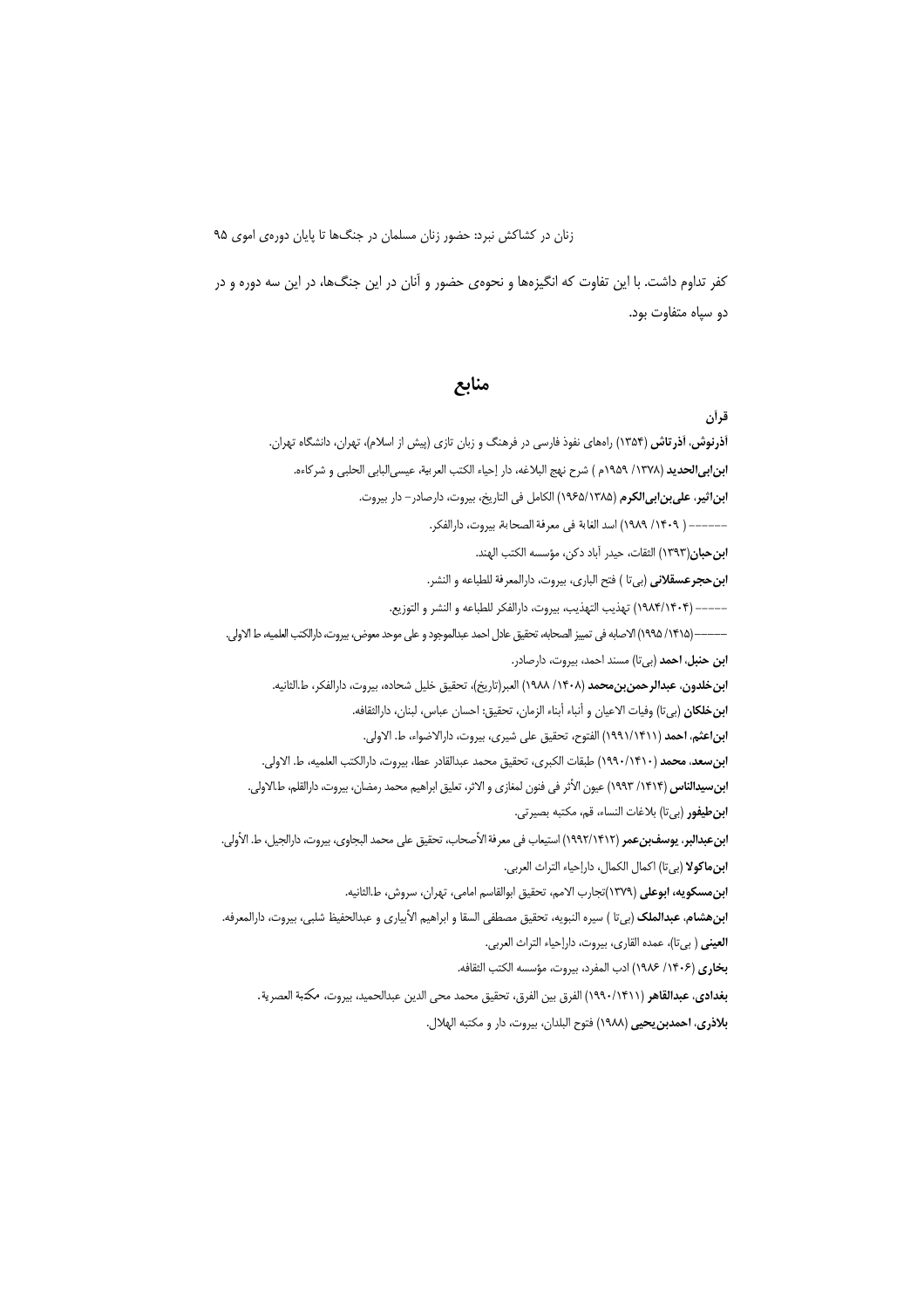––––––––– (١۴١٧) انساب الاشراف، تحقيق محمد حميد الله، بيروت، دارالفكر، ط. الأولى. .<br>**تستري، شيخ محمد تقي** (١۴١٩) قاموس الرجال، مؤسسة النشر الاسلامي التابعةلجماعة المدرسين بقم المشرفه. ثعلبي (٢٠٠٠/١۴٢٢) تفسير ثعلبي، تحقيق امام ابي محمد بن عاشور، بيروت، دارإحياء التراث العربي. جوادي آملي، عبدالله ( بيتا) زن در آيينهي جلال و جمال، قم، دارالهدي. حميري، محمدبن عبدالمنعم (١٩٨۴) الروض المعطار في اخبار الاقطار، بيروت، مكتبه لبنان. خرگوشي، واعظ (١٣۶١) شرف النبي، تحقيق محمد روشن، تهران، بابک. **دهقان پور، زهره (۱۳۸۸) «م**هاجرت قبایل عرب به ایران و پیامدهای آن تا پایان دورهی اموی»، پایاننامهی کارشناسی|رشـد، رشته ی تاریخ و تمدن ملل اسلامی، دانشکده ی الهیات و معارف اسلامی، دانشگاه تهران. **دينوري، احمدبن داود** (١٣۶٨) اخبارالطوال، تحقيق عبدالمنعم عامر مراجعه جمال الدين شيال، قم، منشورات الرضي. **ذهبي، محمدبن|حمد (١**١٩١٣/ ١٩٩٣) تاريخ الاسلام و وفيات المشاهير و الأعلام، تحقيق عمر عبدالسـلام تـدمري، بيـروت، دارالكتاب العربي، ط. الثانيه. ––––––––(١٩١٣/ ١٩٩٢)، الكاشف في معرفه من له رواية في كتب سته، جده، دارالقبله للثقافه الاسلاميه، مؤسسه علوم القرآن. ----->---- (١٩٩٣/١۴١٣)، سير اعلام النبلاء، بيروت، مؤسسه الرساله. زركلي، خيرالدين (١٩٨٠)، أعلام، بيروت، دارالعلم للملايين. سرخسي (١٩۶٠) شرح السير الكبير، تحقيق: الدكتور صلاح الدين المنجد، مطبعه مصر. **سيد بروجردي** (١٣٩٩)، جامع احاديث شيعه، قم، المطبعه العلميه. **سيد رضي** (١٣٨١) نهج البلاغه، ترجمه: محمد مهدى فولادوند، تهران، صائب. **سيوطي، جلالالدين** (١۴١٠)، إسعاف المبطأ، تحقيق موفق فوزي جبر، بيروت، دارالهجره للطباعه والنشر و التوزيع. صفدي(٢٢٠٠/١۴٢٠) الوفي بالوفيات، تحقيق احمد الارناؤوط و تركي مصطفى، بيروت، دارإحياءالتراث. **طبري، محمدبن جرير (١٩/٢/١٣٨٧)** تاريخ الامم و الملوك، تحقيق محمد ابوالفضل ابراهيم، بيروت، دارالتراث، ط. الثانيه. ----->---- (١٣٧۵)، ترجمه: ابوالقاسم پاينده، تهران، اساطير، چ پنجم. **علاسوند. فریبا** (۱۳۸۵) زن در سیرهی پیامبر اعظم، تهران، آخرین پیام. قمی، علی بن ابراهیم (۱۴۰۴) تفسیر قمی، تصحیح و تعلیق و تقدیم:السید طیب|لموسوی الجزائری، قم، مؤسسه دارالکتاب للطباعه والنشر. محقق حلى (١٣۶۴) المعتبر، تحقيق و تصحيح: عده من الافاضل، قم، مؤسسه سيدالشهداء. مسعودي، على بن حسين (بي تا)، تنبيه و الاشراف، تصحيح عبدالله اسماعيل الصاوي، القاهره، دارالصاوي، (افست قم: مؤسسه نشر المنابع الثقافة الاسلامية). **مقدسي، مطهوبن طاهو** (بيتا)، البدأ و التاريخ، بورسعيد، مكتبة الثقافة الدينية. .<br>**مقريزي، احمدبن عل**ى (١٩٩٩/١٩٢٠) إمتاع الاسماع، تحقيق و تعليق: محمد عبدالحميد النميسي، بيروت، دارالكتبالعلمية، ط.الاولي. **واقدى، محمدبن عمر** (١٣٠٩/ ١٩٨٩) مغازى، تحقيق مارسدن جونز، بيروت، مؤسسه الأعلمي، ط. الثالثه.